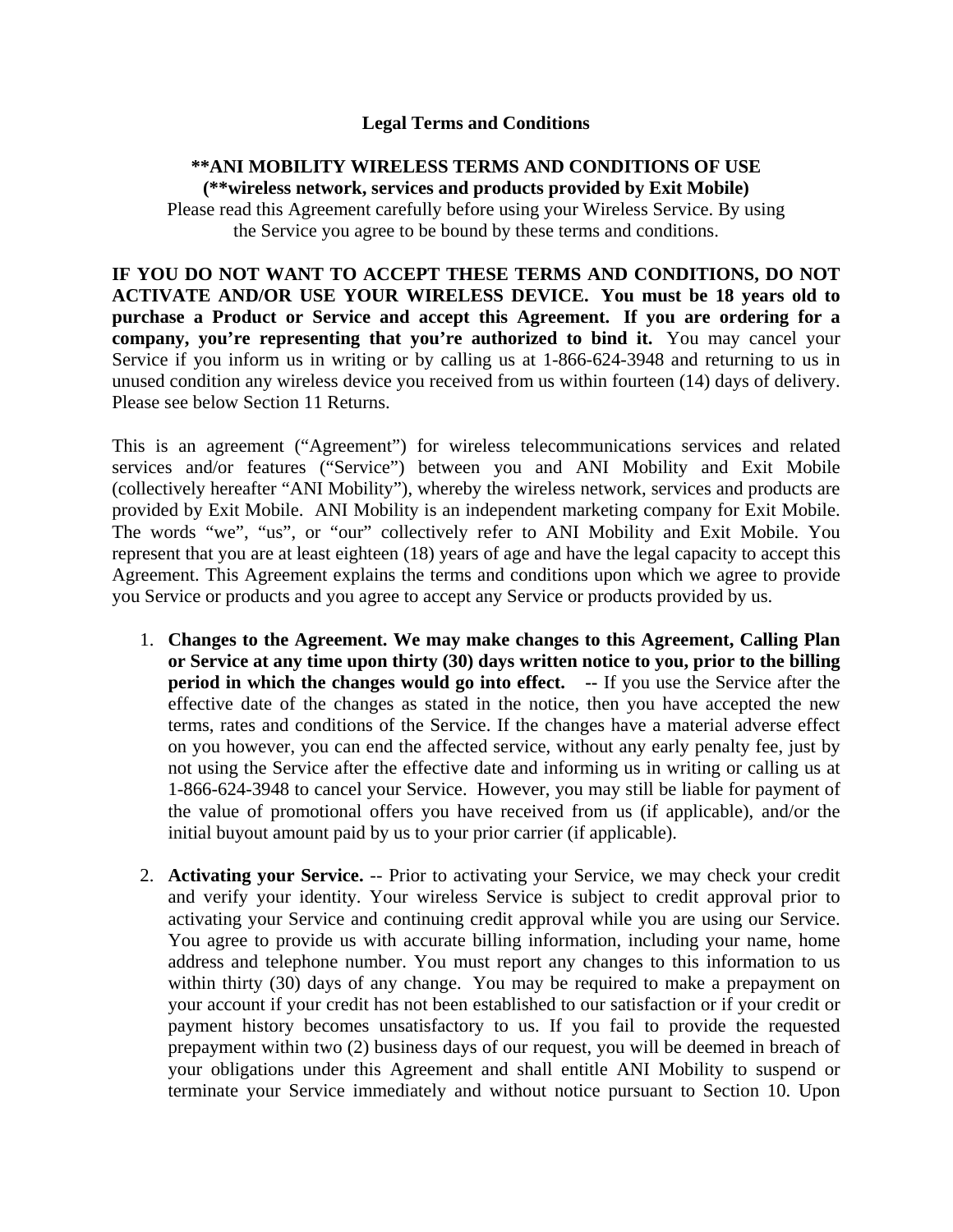activation of your Service, you will be charged a nonrefundable activation fee. This fee will be on your first monthly invoice. Please see below Section 4(b) First Bill.

#### 3. **Charges and Rates for Service.**

- a. **Number Portability.** You may be able to take, or "port," your current wireless phone number to another service provider. If you request your new service provider to port a number from us, and we receive your request from that new service provider, we'll treat it as notice from you to terminate our service for that number upon successful completion of porting. After the porting is completed, you won't be able to use our service for that number. You'll remain responsible for any cancellation fee(s), and for all fees and charges through the end of the billing cycle, just like any other termination. If you're porting a phone number to us from another company, we may charge a nonrefundable number portability fee, which will be charged on your first monthly invoice. Moreover, we may not be able to provide you some services, such as 911 location services, immediately.
- b. **Calling Plan charges. You agree to pay the monthly access charges, airtime charges, long distance charges, roaming fees, taxes, surcharges and any other applicable fees for Services you used --** Your rates, charges, minimum terms (if applicable) and credits are based on the Calling Plan and/or Bundling Plan (collectively called "Calling Plan") that you chose**. Your Calling Plan becomes part of this Agreement.** To the extent any condition in your Calling Plan expressly conflicts with this Agreement, the condition in your Calling Plan will govern. If at any time you change your service (by accepting a promotion, for example), you will be subject to any requirements, such as a new minimum term, we set for that change. Your Calling Plan may be any of the following: no service term (only pre-paid service); month-to-month basis; 1-year term; and 2-year term. If your Calling Plan has an initial term (i.e. 1-year term; 2-year term), this Agreement will continue on a month-to-month basis after the initial term is finished, unless a subsequent term Calling Plan is selected by you. Read your Calling Plan carefully. Your Calling Plan describes your monthly access charge, the number of minutes included in your airtime monthly allowance, and the rate per minute for additional minutes, long distance and roaming fees. You are considered to be roaming and subject to a roaming charge whenever you make or receive calls out of your home area. Your Calling Plan may have different rates for weekdays and nights. **Any calls made between the hours of 7:00 p.m. and 5:59 a.m. on any Monday through Thursday are considered night or non-peak minutes. Any calls made between the hours of 7:00 p.m. Friday through 5:59 a.m. Monday are considered weekend minutes or non-peak minutes. All other calls are considered to be using peak minutes. We charge airtime for most calls, including toll free and operator assisted calls. All international calls will incur airtime charges and international per minute fees.** For International calling rates, contact us at1-866-624-3948. **You agree to pay for all additional airtime charges, roaming fees, long distance fees, international calling fees and other fees that are not included in your Calling Plan.**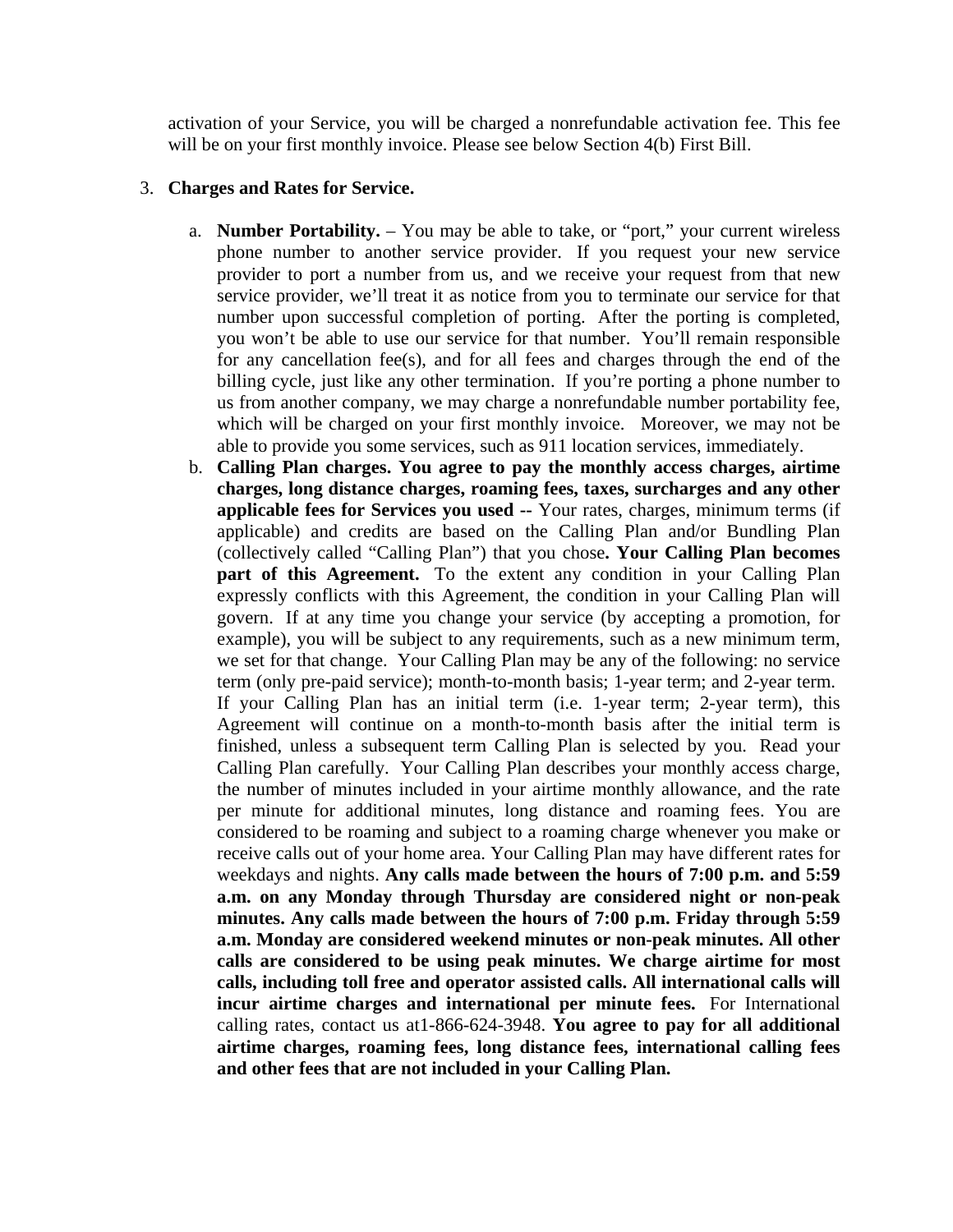- c. **Additional features and Service charges** Additional features or Services such as time, weather, operator or directory assistance, call dialing, calling card use, call forwarding, data calls, automatic call delivery, voice mail, and text messaging may have additional charges. **You agree to pay any such additional charges at our then current rates.**
- d. **Taxes, Surcharges and Miscellaneous Fees You agree to pay all charges for federal, state, and where applicable local taxes we bill you. You also agree to pay any surcharges, access fees, governmental fees and similar fees, such as fees for Universal Service Charges, other Regulatory Fees, and other charges related to our governmental costs that we bill you.** These charges may change at any time without notice.
- e. **Loyalty Reward/Free Invoice Promotion** If your Calling/Bundling Plan qualifies for a Loyalty Reward or free invoice on a certain month or billing cycle, you will receive a percentage credit off the Monthly Access Charge every month thereafter as long as your account is in good standing and you are current on your payments. We may discontinue the Loyalty Rewards Program at any time without notice to you.
- f. **Rebates Under certain terms and conditions, you may qualify for certain promotional rebates (plan, equipment, etc.), which may require you to mail certain forms, proof of purchase(s) etc. in order to redeem said rebate. Please read all applicable rebate terms carefully in order to verify qualification and redemption.**
- g. **Overage Insurance Under certain terms and conditions, and for an additional monthly fee per line of service and specified deductible per overage instance/claim, you may opt to obtain overage insurance. Please read pertinent overage insurance offer carefully in order to verify eligibility and applicability.**
- h. **Promotional Offers Upon notice, you may be automatically enrolled under certain promotional offerings, whereby you must opt out in order to stop receiving these offerings after the termination of the respective promotional offering period.**

## 4. **Billing.**

- a. **Bill Cycle** You will be billed monthly, generally beginning when your Service began. Billing cycles may change from time to time without notice. Monthly access charges and fees are usually invoiced one billing cycle in advance. Other charges such as any airtime charges or any other chargeable time are generally invoiced soon after they are incurred. In some instances they may be applied against your airtime allowance in a subsequent billing cycle. Unused airtime minutes cannot be carried forward or credited on the next monthly bill.
- b. **First Bill** Your first bill, among other things, may contain the following:
	- 1. The sales tax amount from your equipment and accessory purchase;
	- 2. The nonrefundable activation fee;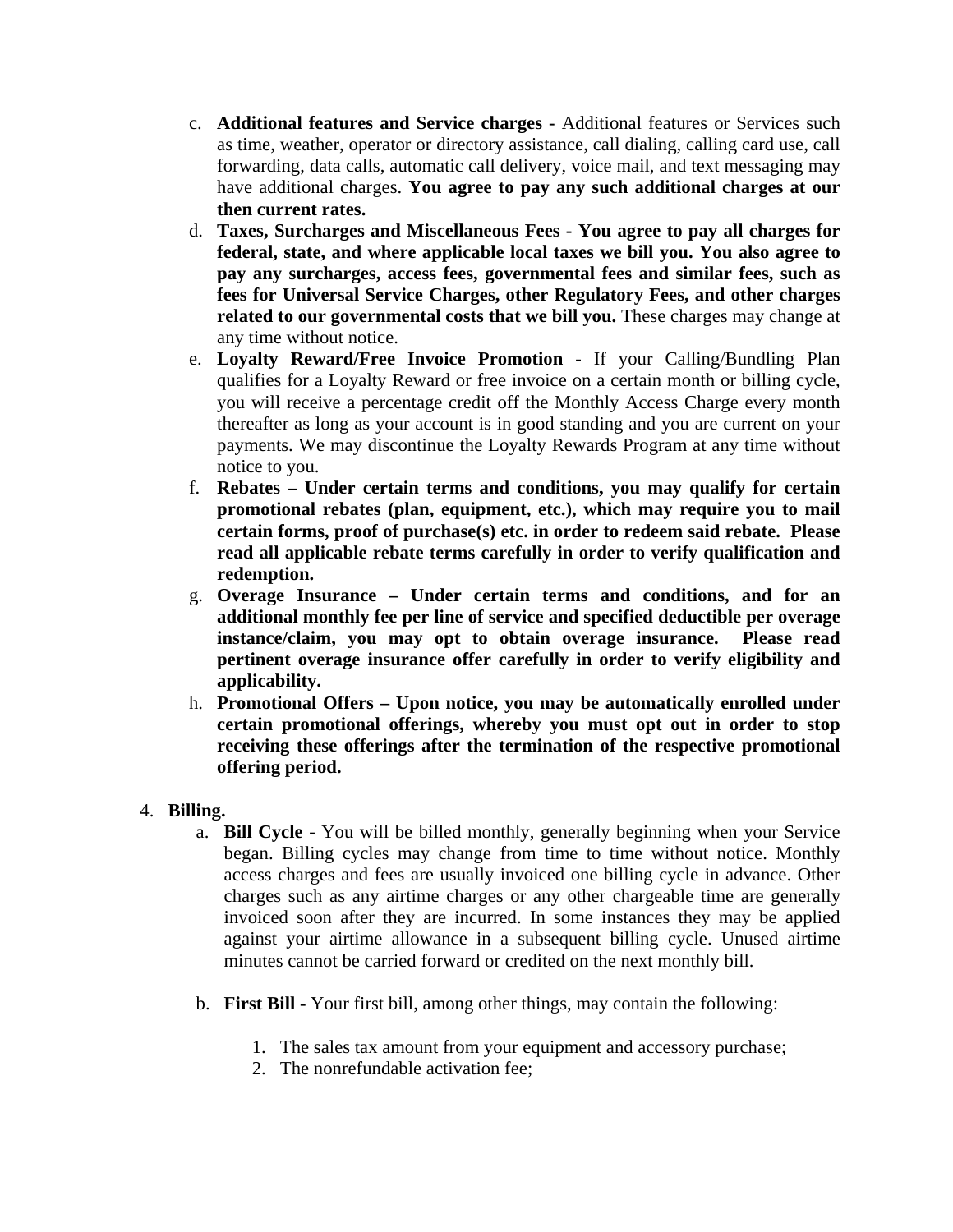- 3. The monthly access fee for the next bill cycle and possibly a prorated amount for the current month; and
- 4. Any credit due from your phone purchase.
- c. **Chargeable time** Your chargeable time starts when you first press "Send" or the call connects to the system. Chargeable time stops when your call disconnects from the system, which will be shortly after you press "End" or the call is otherwise terminated. Partial minutes of use are rounded up to the next minute.
- d. **Payment** You agree to pay all access, usage, and similar charges and surcharges we bill you, even if you were not the user of your wireless phone and did not authorize its use. Payment is due in full in U.S. dollars by the due date as stated on your bill. If you agree to pay your bill by an automatic withdrawal from a banking institution or credit account, we may request payment from the account for the full invoice amount without additional authorization from you. An additional fee may be imposed for certain methods of payment. If we do not receive your payment in full by the due date, we may charge you a late fee of the lesser of one and one half percent (1.5 %) per month or the maximum fee allowed by law of the unpaid balance. We may charge you a fee up to the maximum allowed by your state if a payment is denied by a financial institution.
- e. **Nonpayment and suspension and reactivation charges** If your bill is not paid in full by the due date, we may immediately and without notice suspend or terminate your Service pursuant to Section 10. If your Service is terminated and later reactivated, we may charge a reactivation fee.
- f. **Disputed charges** Please contact us at 1-866-624-3948 if you believe that you have been charged incorrectly. You shall submit all disputes to us within thirty (30) days of the date of the invoice in question. If you do not submit your dispute before the end of the thirty (30) - day period, then you shall be deemed to have waived the right to dispute the invoice. Both parties will use good faith efforts to resolve the dispute within forty-five (45) days from the Due Date of the invoice in question. If, at the end of the forty-five (45) day period, we resolve the dispute against you, we will notify you and all amounts that were the subject of the dispute shall be paid by you within two (2) business days of such notification. If we resolve the dispute in your favor then we will notify you and a credit for the disputed amounts shall be posted to the next invoice following such notice.

#### 5. **Use of Service.**

a. **No abuse -** You agree not to use our Service in an abusive, unlawful or fraudulent manner. You may not resell or lease Services to anyone. You are responsible for all use of our Services and charges incurred by your wireless device including but not limited to the use by children or minors. If we suspect that you are using the Service in an abusive, unlawful or fraudulent manner, we may immediately and without notice suspend or terminate your Service pursuant to Section 10.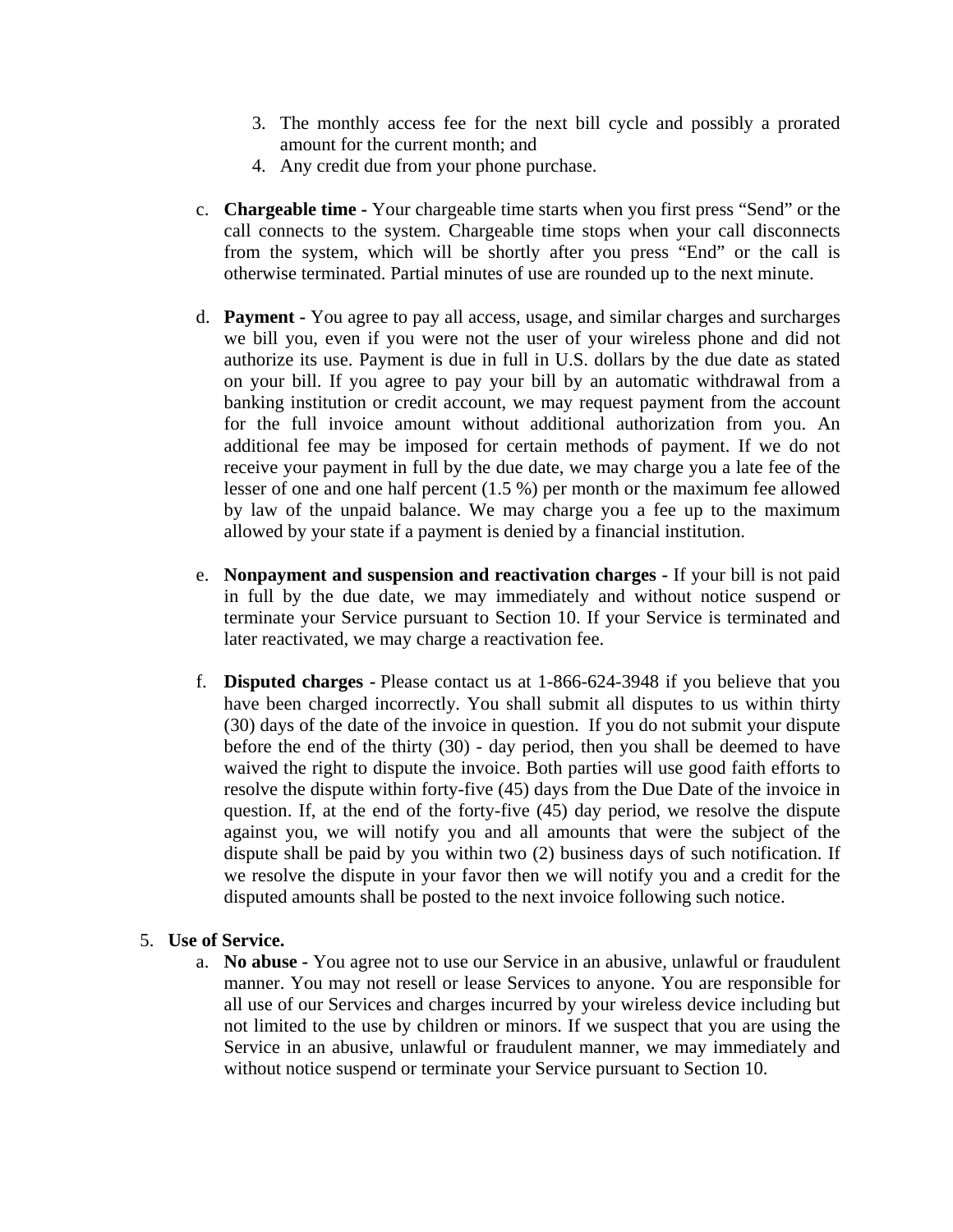- b. **Lost or stolen devices** If your wireless device is lost or stolen, call us immediately at 1-866-624-3948. You are responsible for all charges incurred before you notify us of the loss or theft. You agree to cooperate with any and all investigations regarding the loss or theft.
- 6. **Changes to Service.** You may change Calling Plans at any time, however you will be charged a fee. Generally, any change will not be effective prior to the beginning of the next billing cycle.
- 7. **Coverage.** Coverage is not available everywhere, nor can we guarantee you will receive coverage at all times, or without interruptions or delays. Actual coverage and quality of Service may be affected by conditions beyond our control including but not limited to network problems, software, signal strength, your equipment, structures (including buildings in which you may be located), atmospheric and geographic conditions.

### 8. **Limitation of Liability.**

- a. **Wireless devices and accessories** We are not responsible for any defects or for the acts or omissions of the manufacturer. We will pass all manufacturers' warranties on your devices and accessories directly to you. Your device may not accept Service from any other provider.
- b. **Numbers and Email Addresses** Except as allowed by law, you have no rights to any number or email address that may be assigned to your device. If you desire to transfer a number from another carrier to us, we will attempt to accommodate you but we make no guarantee that transfers of numbers to or from us will be successful.
- 9. **Limitation of Liability; Disclaimer of Warranties.** IN THE EVENT OF ANY BREACH OF THIS AGREEMENT OR ANY FAILURE OF THE SERVICES WHATSOEVER, NEITHER AMERISION COMMUNICATIONS NOR ANY OF ITS SUPPLIERS SHALL BE LIABLE TO YOU OR TO ANY THIRD PARTY FOR ANY DIRECT, INDIRECT, CONSEQUENTIAL, SPECIAL, ACTUAL, INCIDENTAL, PUNITIVE OR ANY OTHER DAMAGES, OR FOR ANY LOST PROFITS OF ANY KIND OR NATURE WHATSOEVER, EVEN IF ANI MOBILITY OR THE SUPPLIER HAS BEEN ADVISED OF THE POSSIBILITY OF SUCH DAMAGES. ANI MOBILITY MAKES NO WARRANTY WITH RESPECT TO THE SERVICE OR ITS PERFORMANCE UNDER THIS AGREEMENT. ANI MOBILITY DISCLAIMS ALL WARRANTIES WHETHER EXPRESS OR IMPLIED INCLUDING, WITHOUT LIMITATION, THE IMPLIED WARRANTY OF MERCHANTABILITY AND FITNESS FOR A PARTICULAR PURPOSE CONCERNING YOUR SERVICES OR WIRELESS DEVICE. WE DO NOT PROMISE ERROR-FREE OR UNINTERRUPTED SERVICES AND YOU AGREE TO HOLD US HARMLESS FOR ALL SUCH PROBLEMS. WE DO NOT AUTHORIZE YOU TO MAKE ANY WARRANTIES ON OUR BEHALF.
	- a. **Limitations** We are not liable for any damages arising out of or in connection with any: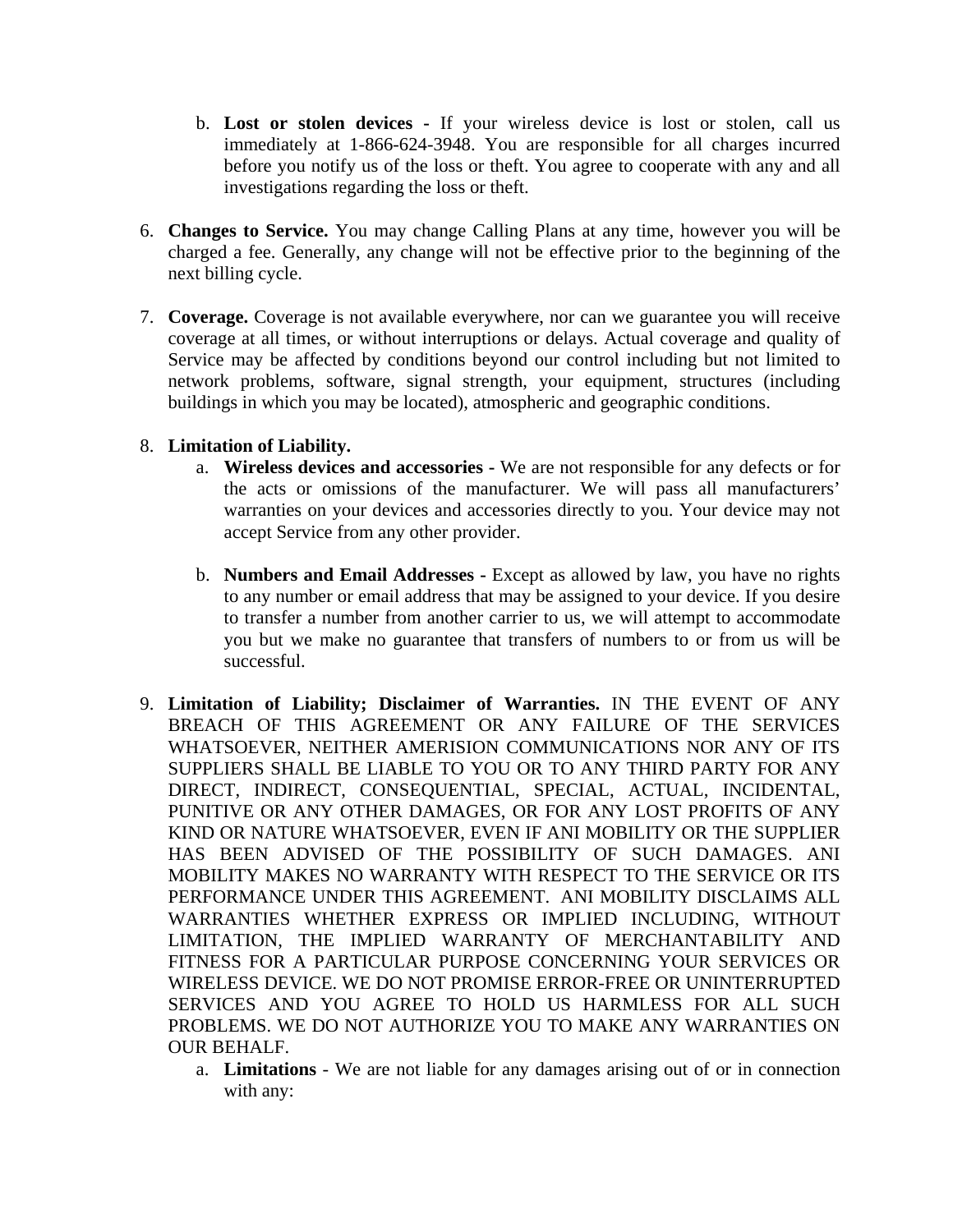- 1. Act or omission by you, another person or company;
- 2. Failing to provide Services or problems with your Services or wireless device;
- 3. Accidents or any health-related claims allegedly arising from the use of the Services or any wireless device; or
- 4. Failure or interruption in attempting to access emergency services from your wireless device.
- b. **Force Majeure** ANI Mobility shall not be liable, nor shall any credit allowance or other remedy be extended, for any failure of performance or equipment due to causes beyond ANI Mobility's reasonable control.
- c. **Damages** If we are found to be liable to you for damages, you agree that any such damages shall not exceed the pro-rated monthly recurring charge for your Services during the affected period.

### 10. **Termination of Service.**

a. **ANI Mobility Termination of Service -** We may terminate your Service as described in Sections 5(a) and 4(e) in this Agreement immediately and without notice to you (i.e. if we suspect fraud, abuse or unlawful activity or nonpayment of charges when due). We may terminate your Service and/or suspend your Service for any other breach of this Agreement or for any other business or governmental reason with notice to you.

b. **Users Under Term Contract –** Certain users will expressly agree to enroll with our Service for a stated minimum period, in exchange for receiving certain user promotions from us, including but not limited to, "buyouts" of prior carrier's contracts, etc. In the event User terminates their Service prior to the fulfillment of their entire agreed-upon minimum period, you agree to pay applicable cancellation fees, equal but not limited to an early penalty fee of \$150.00.

- c. **Return of Equipment Upon Termination of Service**  Upon termination of service, users who are under an express agreement to lease mobile equipment from us, must contact us at 1-866-624-3948, in order to make arrangements to return the wireless device, and all accompanying equipment (hereinafter mobile equipment"), within thirty (30) days of the formal termination date. If User does not return the mobile equipment within the requisite deadline, User agrees to pay us an equipment fee of \$300.00.
- 11. **Returns.** You may terminate your Service and return your wireless device for any reason for a refund within fourteen (14) days of delivery of your wireless device. You remain obligated to pay the monthly access and usage charges, all activation fees, taxes and surcharges that were incurred prior to the termination date. In order to cancel your service and return your wireless device for a refund you must cancel within fourteen (14) days of delivery of your wireless device by calling us at 1-866-624-3948 for a return authorization and return instructions. You must then immediately return the wireless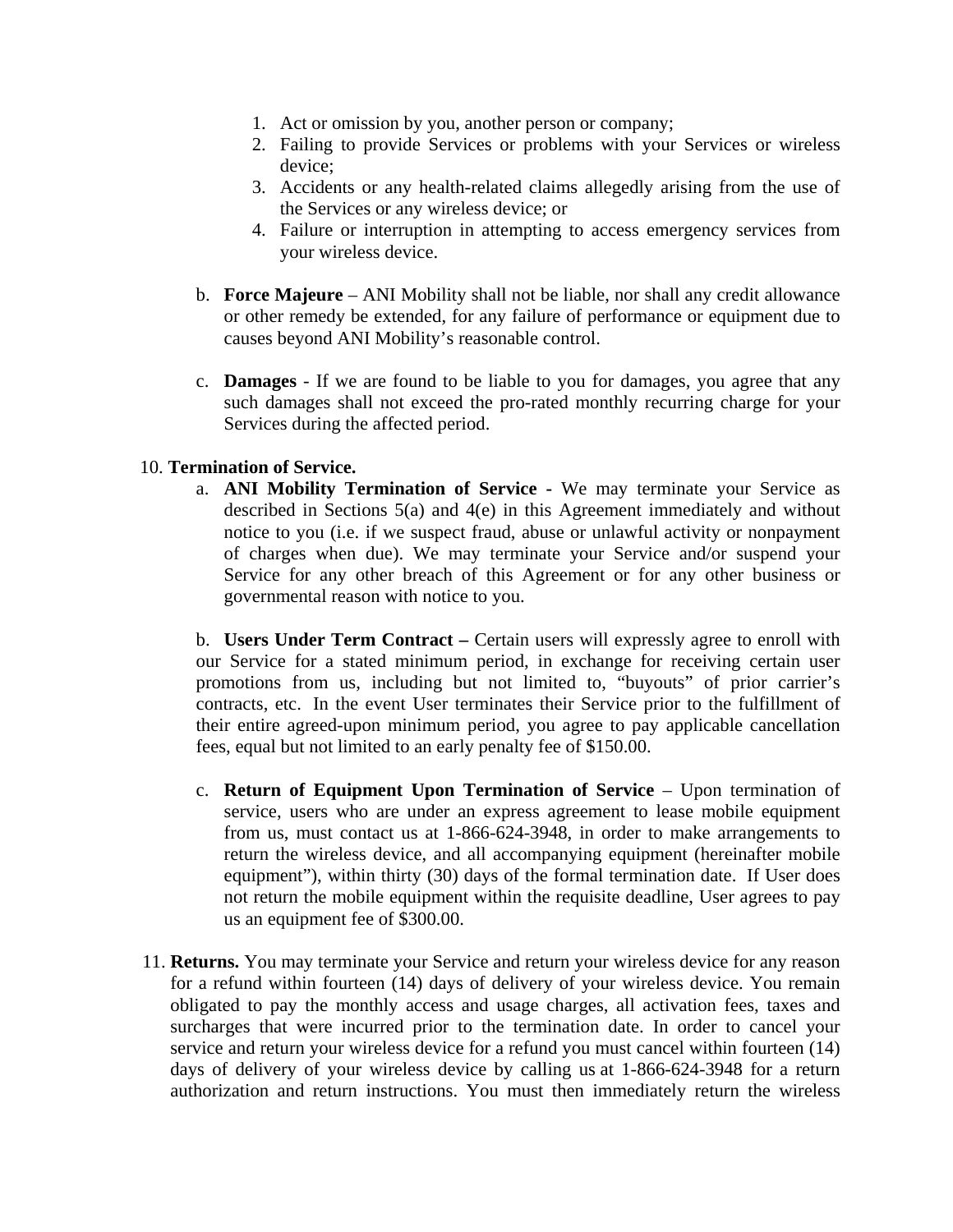device as instructed by us in the original box with the original packing slip, tray and all of the parts included. The wireless device, equipment and box must be in like new condition with no more than thirty (30) minutes of use. Any wireless device or equipment subjected to neglect, misuse, water damage, or wear and tear may not be returned for credit. Unless the wireless device is returned in this manner and within the time frame required, a full refund will not be given to you. For information regarding return of your product, call us at 1-866-612-3948.

- 12. **Package Shipping Damage or Evidence of Tampering.** If you find damage or tampering to your package after accepting delivery and the damage or tampering was not obvious at the time of delivery, you must report this to us by calling us at 1-866-624- 3948 within forty-eight (48) hours of accepting delivery in order to return the package.
- 13. **Defective equipment.** Wireless devices that become defective within ninety (90) days after purchase may be returned to the manufacturer for repair or replacement under the manufacturer's warranty. Wireless devices subjected to neglect, misuse, or water damage may not be returned under the manufacturer's warranty. It is in the manufacturer's sole discretion whether or not to replace or repair your wireless device. If the wireless device is replaced, it may be replaced with a refurbished wireless device. For information regarding return of your product or more specific information about returned products, call us at 1-866-624-3948.
- 14. **Indemnification.** You will defend, indemnify and hold harmless ANI Mobility and its respective officers, directors, employees, contractors and agents against and from any loss, debt, liability, damage, obligation, claim, demand, judgment or settlement including without limitation, attorneys' fees and all reasonable costs and expenses of litigation arising out of, resulting from or based upon any complaint, claim, action, proceeding or suit to the extent that such claim arises out of any violation of this Agreement by you.
- 15. **Notices.** All notices to be sent to you pursuant to this Agreement shall be in writing and sent by electronic mail ("email") to the email address associated with your account (if available), and/or US mail or private courier. Any email notice shall be deemed delivered when sent. Notices sent via U.S. mail or courier shall be deemed delivered two (2) days after the date sent.
- 16. **Waiver and Amendment.** The failure of ANI Mobility to enforce any provision hereof on one or more occasions shall not constitute the permanent waiver of such provision.
- 17. **Settling a Dispute.** We have made every effort to provide a service that will meet and exceed your expectations. If a dispute arises between us, please contact us and we will attempt to resolve the dispute fairly and amicably. If the dispute continues, you may also contact your governing state and/or federal agency in order to aid in settling our dispute. If we are still unable to resolve the dispute, you agree to SETTLE DISPUTES EXCLUSIVELY BY ARBITRATION, except for certain actions under small claims or Justice Court actions (applies in Clark County, Nevada jurisdiction), and further agree that arbitration or a small claims/Justice Court action will provide for exclusive resolution of any issue. We agree to arbitrate all disputes and court claims arising out of or relating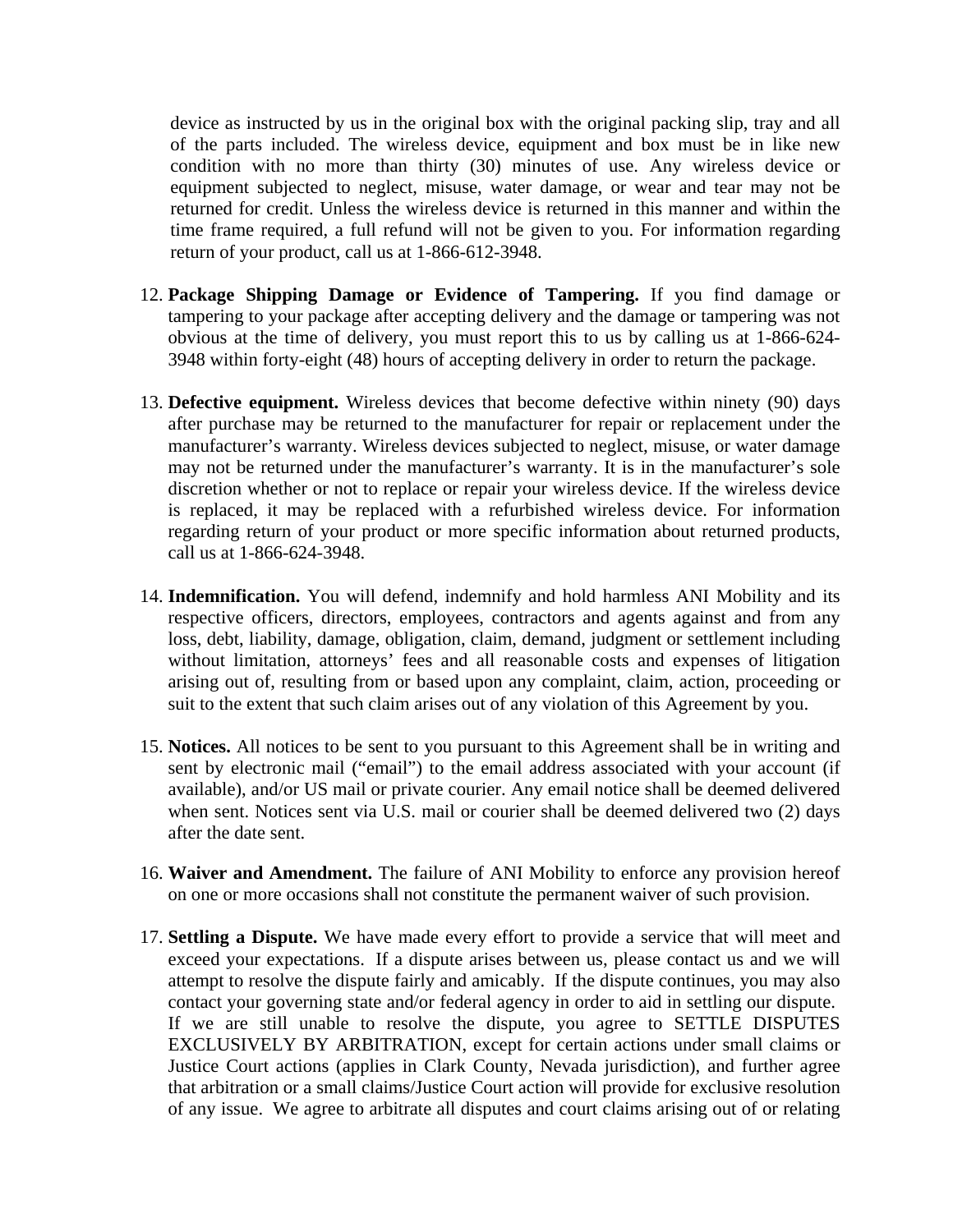to this Agreement, or to any prior oral or written agreement for equipment or services between us. As the only alternative to arbitration, either party may bring an individual action in small claims or Justice Court (applies in Clark County, Nevada jurisdiction). Except to the extent prohibited by law, all claims must be filed within two years of the date the claim arises.

- 18. **Class Action Waiver.** Whether a small claims court or arbitration, you agree to only bring claims against each of us in an individual capacity and not as a class representative or a class member in a class or representative action. You also agree that the arbitrator may not consolidate proceedings of more than one person's claims, and may not otherwise preside over any form of a representative or class proceeding.
- 19. **Choice of Law.** This Agreement shall, in all respects, be governed by and construed and enforced in accordance with the laws of the State of Nevada, without respect to the state's conflict of laws provisions. You acknowledge and agree that any action to enforce or interpret the terms of this Agreement or relating to the Services to be provided by ANI Mobility shall be instituted and maintained only in Clark County, Nevada. You hereby consent to the jurisdiction and venue of such court and waive any objection to such jurisdiction and venue.
- 20. **Survival.** No termination of this Agreement shall affect the rights or obligations of either party with respect to payment or with respect to other provisions of this Agreement that, by their sense and context, are intended to survive termination of this Agreement, including without limitation, indemnification, limitation of liability, governing law and forum selection.
- 21. **Severability.** If any term or provision of this Agreement shall, to any extent, be determined to be invalid or unenforceable by a court or body of competent jurisdiction, then the provision shall be deemed modified to the minimum extent necessary to be valid.
- 22. **Assignment.** ANI Mobility may assign its rights and duties at any time to any party without notice to you. You may not assign this Agreement without the prior written consent of ANI Mobility.
- 23. **Costs and Attorneys' Fees.** If a proceeding is brought for the enforcement of this Agreement or because of any alleged or actual dispute, breach, default or misrepresentation in connection with any of the provisions of this Agreement or the Services, each party shall be responsible and liable for their own attorney's fees and other costs and expenses incurred in such action or proceeding.

#### **ANI Mobility Wireless Protection Coverage Terms and Conditions**

Some provisions in this Wireless Protection Coverage Agreement (hereinafter "Agreement") restrict coverage. Read this entire Agreement carefully. It sets forth each party's rights and duties and what is and is not covered.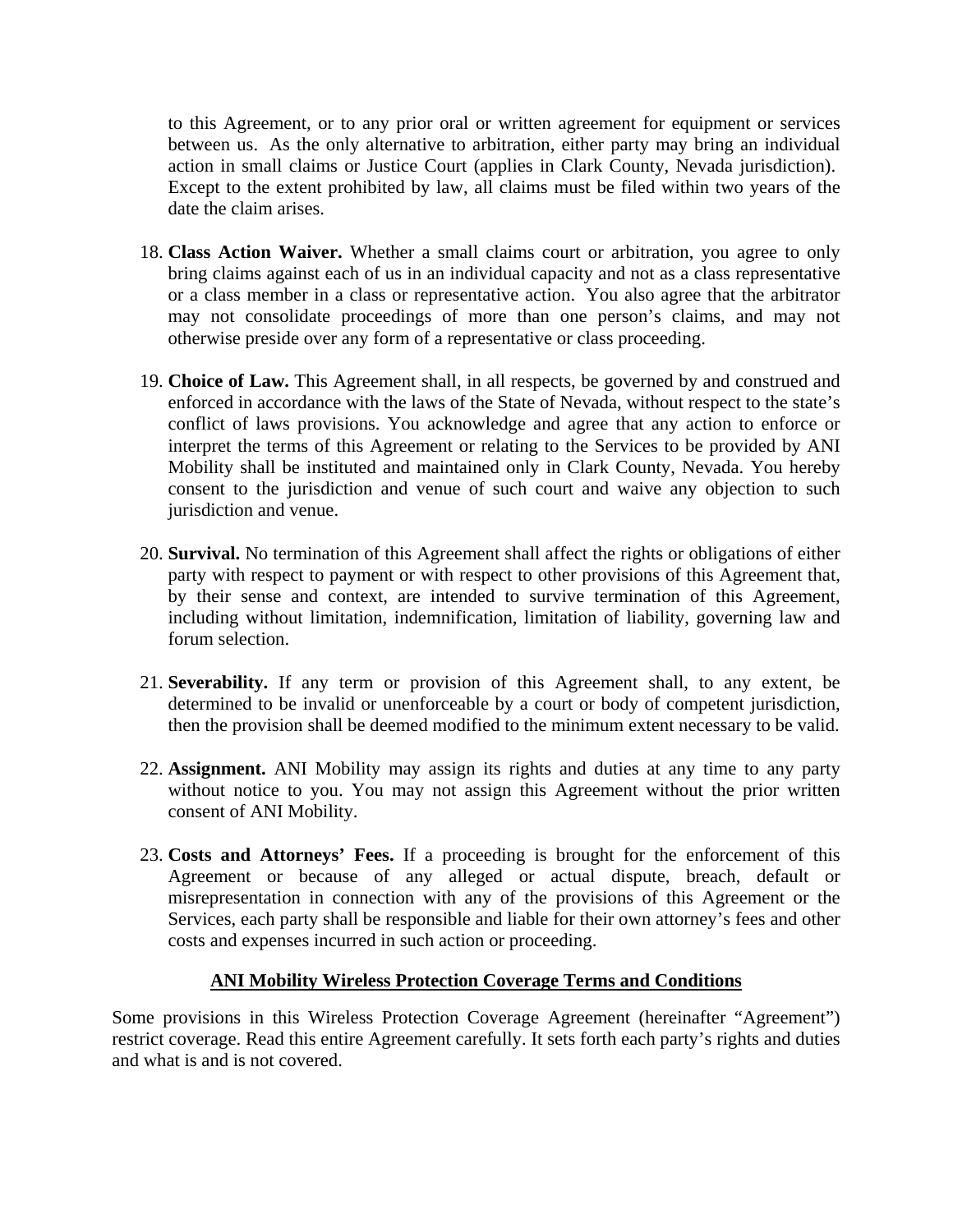This is an Agreement, for wireless protection coverage of wireless device(s) between you and ANI Mobility Wireless, whereby the wireless services, products and coverage are provided by Exit Mobile (collectively hereafter "ANI Mobility"). The words "you" and "your" refer to the "Insured Subscribers." The words "we", "us" and "our" collectively refer to ANI Mobility Wireless and Exit Mobile.

Other capitalized words and phrases have special meaning. Refer to Section IX. DEFINITIONS.

# **I. COVERAGE.**

Subject to all of the terms and conditions of this Agreement, we agree to provide the wireless protection coverage as stated in this Agreement on a month-to-month basis, provided that any covered damage or Loss to the Covered Property occurs while your coverage is in effect.

## Information About Your Coverage

With regard to all enrollment requests including those which require a predefined Waiting Period, the coverage specified in this Agreement begins at 12:01 a.m. on the later of the date of such request or the expiration of any predefined required Waiting Period. The information pertaining to your communication equipment coverage included in your receipt, invoice, or other documentation is incorporated by reference in this Agreement and specifically includes the name and address of the Insured Subscriber and information to determine the effective date of coverage (See Section I.F).

## **A. WHAT WE INSURE.**

We insure your Covered Property for direct physical Loss that results from a covered cause of Loss to Covered Property so long as you remain eligible for coverage. In the event of a covered Loss, our obligation under this Agreement is to repair or replace, at our sole option, the Covered Property.

# **B. COVERED PROPERTY.**

We cover the Covered Property (as defined in Section IX. DEFINITIONS) of Insured Subscribers enrolled for coverage and on file with us or our authorized representative for direct physical Loss from a covered cause of Loss. Coverage is subject to the terms, conditions, Exclusions, and Limits of Wireless Protection Coverage contained in this Agreement.

# **C. PROPERTY NOT COVERED.**

The following is not covered:

- 1. Any property or equipment that is not Covered Property.
- 2. Contraband or property in the course of illegal transportation or trade.

3. Any antenna or wiring attached to, protruding from, or on the exterior of any vehicle or watercraft.

4. Property in transit to you from a manufacturer or seller that is not the Authorized Service Facility.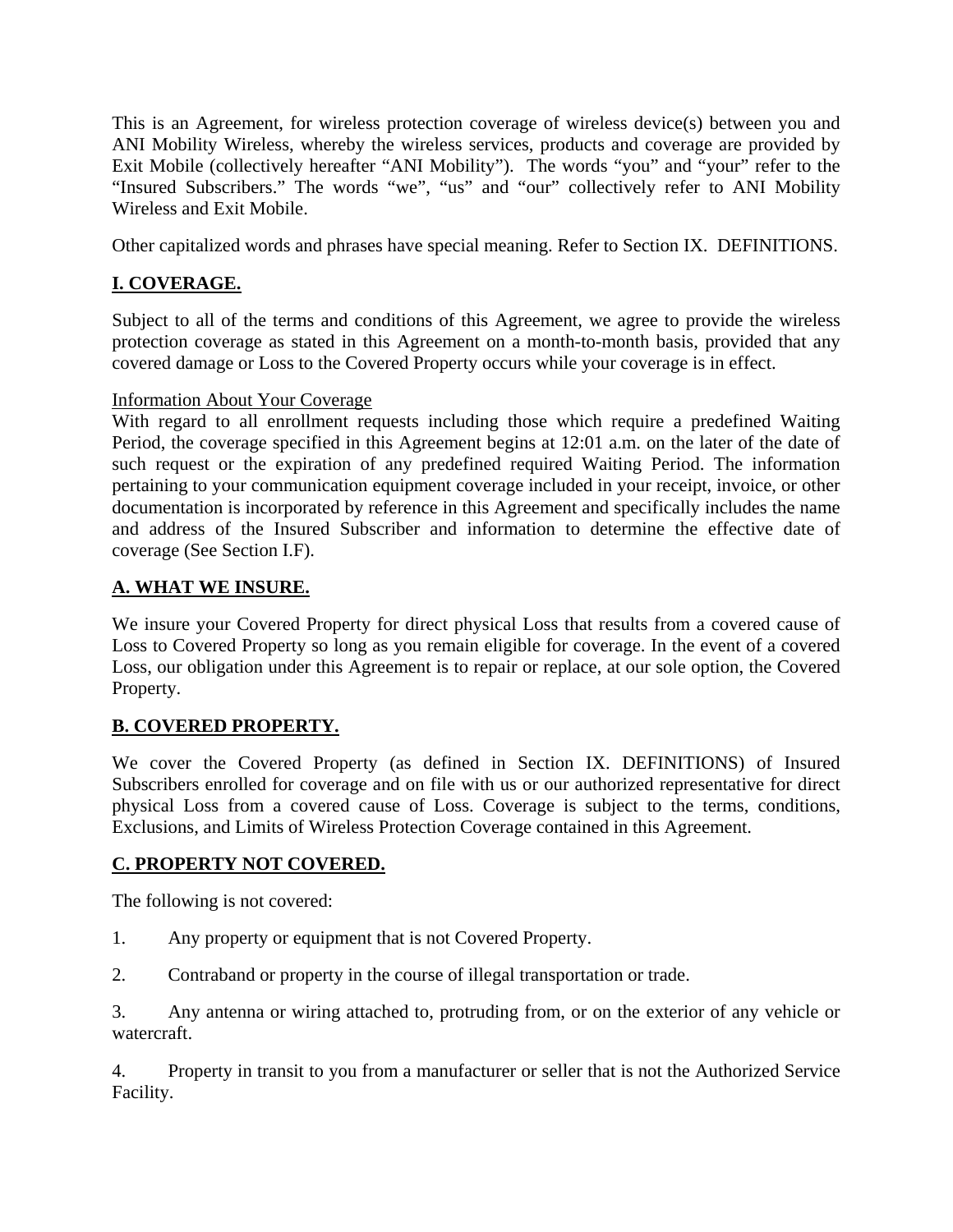5. Personalized data such as contact lists, photos, video, and music downloads. Customized software, such as personal information managers (PIM's) ring tones, games, or screen savers.

6. Covered Accessories will only be covered when they are part of a Loss to Covered Property other than Covered Accessories.

- 7. Color face plates or other Non-Covered Accessories.
- 8. Preventive maintenance or preferential adjustments.

# **D. COVERED CAUSE OF LOSS.**

We cover all risk of direct physical Loss to Covered Property regardless of other insurance you may have except that we do not cover those causes of Loss listed in the Exclusions (Section II).

### **E. ENROLLMENT FEE.**

A one-time nonrefundable enrollment fee of \$30.00 per line will be charged up-front to your regular account for enrollment into ANI Mobility's Wireless Protection Coverage Program (hereinafter "Program"). This fee will appear on the first Invoice subsequent to your express directive of enrolling your line of service into this Program.

## **F. PAYMENT OF PREMIUMS.**

Monthly premiums will be charged to your regular account with your Service Provider for transmittal to us based upon the equipment category class of your Covered Property as follows:

All eligible equipment types: \$6.00 per month

## **G. WHEN COVERAGE IS EFFECTIVE.**

All coverage is effective at 12:01 A.M. on the effective date of coverage as stated herein.

1. If you submit your request for enrollment for wireless protection coverage at Initial Activation and your Covered Property is purchased from ANI Mobility: Your coverage under this Agreement begins on the 31<sup>st</sup> day after our approval of your enrollment. Upon our approval, the 1<sup>st</sup> day of the 30-day Waiting Period for coverage is retroactive to the date of the submission of your request for enrollment. We or our authorized representative will notify you within 30 days if your request is not approved.

2. If you submit your request for enrollment for wireless protection coverage after Initial Activation or your Covered Property has not been purchased from ANI Mobility: Your coverage under this Agreement requires the successful completion of a test call to the "Covered Property" prior to becoming effective. Coverage begins the  $91<sup>st</sup>$  day after our approval for enrollment. Upon our approval, the  $1<sup>st</sup>$  day of the 90-day Waiting Period for coverage is retroactive to the date of the test call. We or our authorized representative will notify you within 30 days if your request is not approved. Eligibility for enrollment after Initial Activation may be subject to limitation.

# **II. EXCLUSIONS.**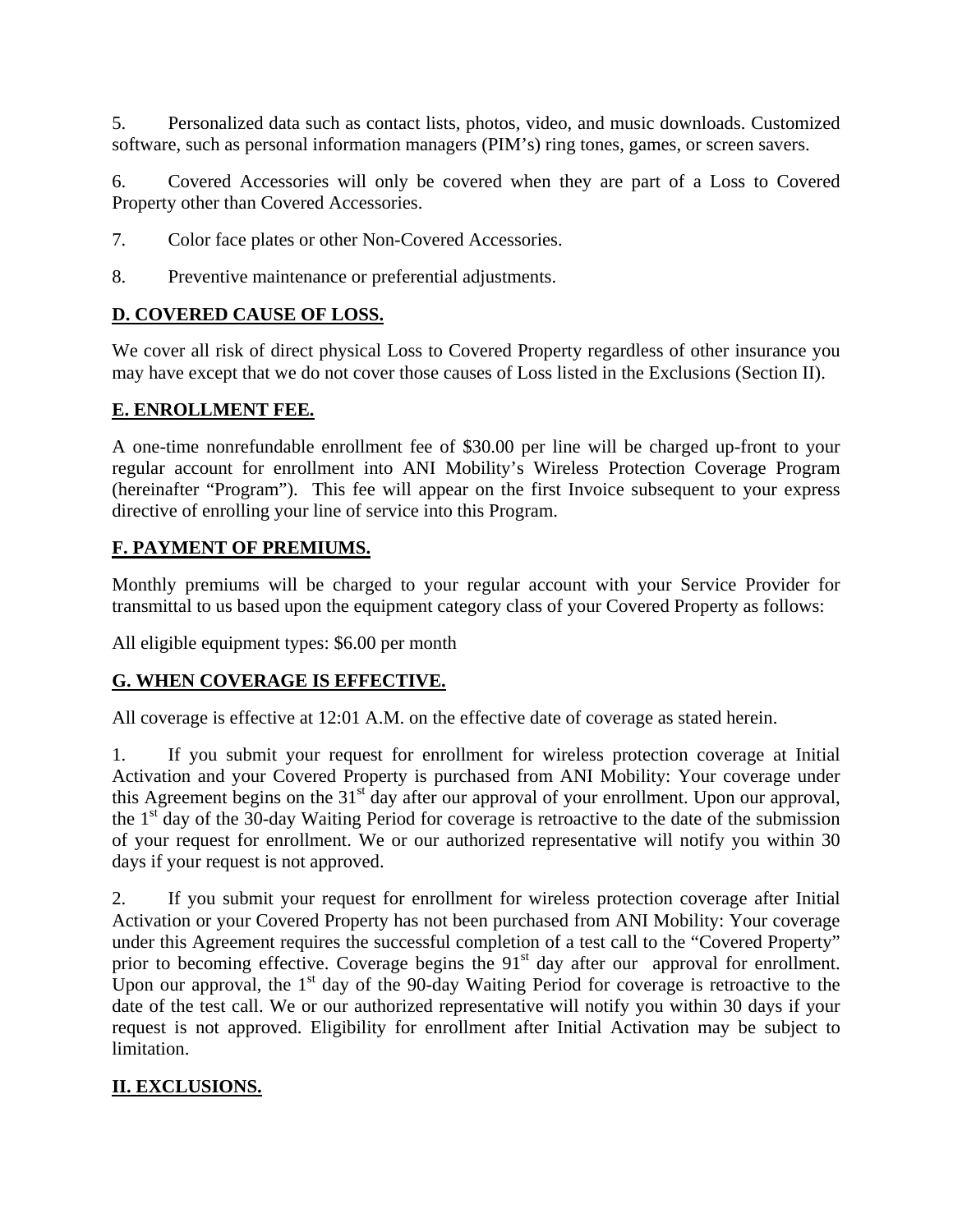We will not pay for Loss caused directly or indirectly or resulting from events, conditions or cause of Loss identified in this Section II. Such Losses are excluded regardless of any other cause or event that contributes concurrently or in any sequence to the Loss.

A. Indirect Loss, meaning: any delay; loss of market; loss of use or any other consequential loss; interruption of business, or inconvenience; an increase of Loss caused by or resulting from the delay in replacing Covered Property due to interference at the location of replacement or repair by strikers, other persons or any other cause of loss.

B. Loss due to the intentional parting of Covered Property by you or anyone entrusted with the property. Loss due to intentional, dishonest, fraudulent or criminal acts by you or your family members; any of your authorized representatives; anyone you entrust with the property; and any of their family members; or anyone else with an interest in the property for any purpose, acting alone or in collusion with others.

C. Loss due to obsolescence, including technological obsolescence, of the Covered Property.

D. Loss caused by or resulting from change or enhancement in color, texture, or finish. Loss caused by or resulting from expansion, contraction, or any cosmetic damage of Covered Property, however caused. Such excluded causes of Loss include, but are not limited to, scratches, marring, and cracked displays that occur to Covered Property that do not affect the mechanical or electrical function of the Covered Property.

E. Loss caused by or resulting from faulty repair, adjusting, installation, servicing or maintenance, unless fire or explosion ensues and then only for Loss by ensuing fire or explosion. Loss caused by or resulting from unauthorized repair or replacement.

F. Loss caused by or resulting from the discharge, dispersal, seepage, migration, release or escape of Pollutants.

G. Loss caused by or resulting from use of the Covered Property in a manner for which it was not designed or intended by the manufacturer. Loss caused by or resulting from failure to follow the manufacturer's installation, operation or maintenance instructions.

H. Loss caused by or resulting from error or omission in design, programming, system configuration, faulty construction, or any original defect in any Covered Property, or manufacturer's recall. Loss due to Mechanical and/or Electrical Failure occurring during the term of the manufacturer's warranty.

I. Loss or damage to or of batteries (unless otherwise covered as a Covered Accessory when part of a Loss to other Covered Property) is not covered. Loss or damage to or of personalized data, such as contact lists, photos, video, and music downloads is not covered. Loss or damage to or of customized software, such as personal information managers (PIM's), ring tones, games, or screen savers is not covered. Loss or damage to or of antennas, external housings, or casings that does not affect the mechanical or electrical function of the Covered Property is not covered.

J. Loss caused by or resulting from normal wear and tear, gradual deterioration, inherent vice or latent defect.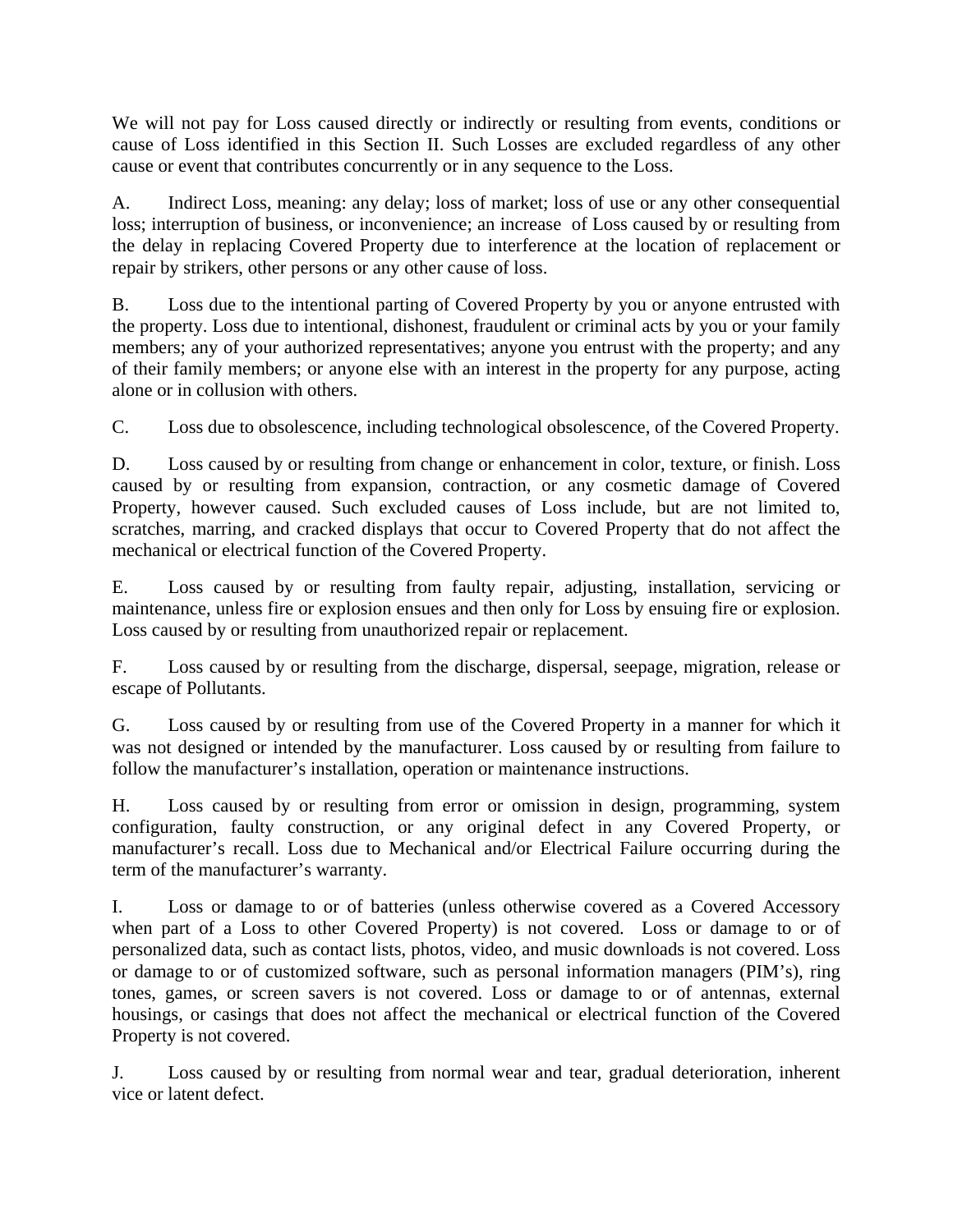K. Any Loss or damage caused by or through or in consequence, directly or indirectly, of Computer Virus, whether intentional or unintentional, and whether such loss be direct or indirect, proximate or remote or be in whole or in part caused by, contributed to or aggravated by the covered causes of Loss insured against under this Agreement.

L. Any Loss or damage caused by or through or in consequence, directly or indirectly, of Nuclear Hazard, meaning any weapon employing atomic fission or fusion; or nuclear reaction or radiation or radioactive contamination from any other cause; but we will pay for direct physical Loss caused by resulting fire, if the fire would be covered under this Certificate. Loss caused by or resulting from war, including undeclared or civil war; warlike action by a military force, including action hindering or defending against an actual or expected attack, by any government, sovereign or other authority using military personnel or other agents; or insurrection, rebellions, revolution, usurped power of action taken by government authority in hindering or defending against any of these. Loss caused by or resulting from Governmental Action, meaning seizure or destruction of property by order of governmental authority including economic and trade sanction as provided under applicable law and U.S. Treasury Department guidelines.

# **III. LIMITS OF LIABILITY.**

# **A. PER OCCURRENCE LIMITS.**

A per occurrence limit of U. S. \$1,500, applies to each covered Loss for repair or replacement due to Loss or damage to the Covered Property for any one Insured Subscriber. For any one Loss, we will not pay for replacement equipment having a manufacturer's suggested retail value of, or for repair costs that are, more than the per occurrence limit, less the applicable deductible set forth in Section IV.

# **B. AGGREGATE LIMITS.**

A maximum of two (2) replacements or repairs of Covered Property will be allowed per Insured Subscriber in any one twelve (12) month period. The twelve month period is calculated based on the Date of Replacement for each covered Loss.

## **IV. DEDUCTIBLE.**

Each replacement or repair of an item of Covered Property is subject to a non-refundable deductible per covered Loss as set forth in the deductible schedule below, which you must satisfy before we will authorize a replacement or repair.

The applicable deductible is set forth in the deductible schedule below.

## **Deductible Applicable to Each Replacement:**

**1. \$50 for all Equipment Tier 1 Phones; and** 

**2. \$150 for all Equipment Tier 2 Phones.**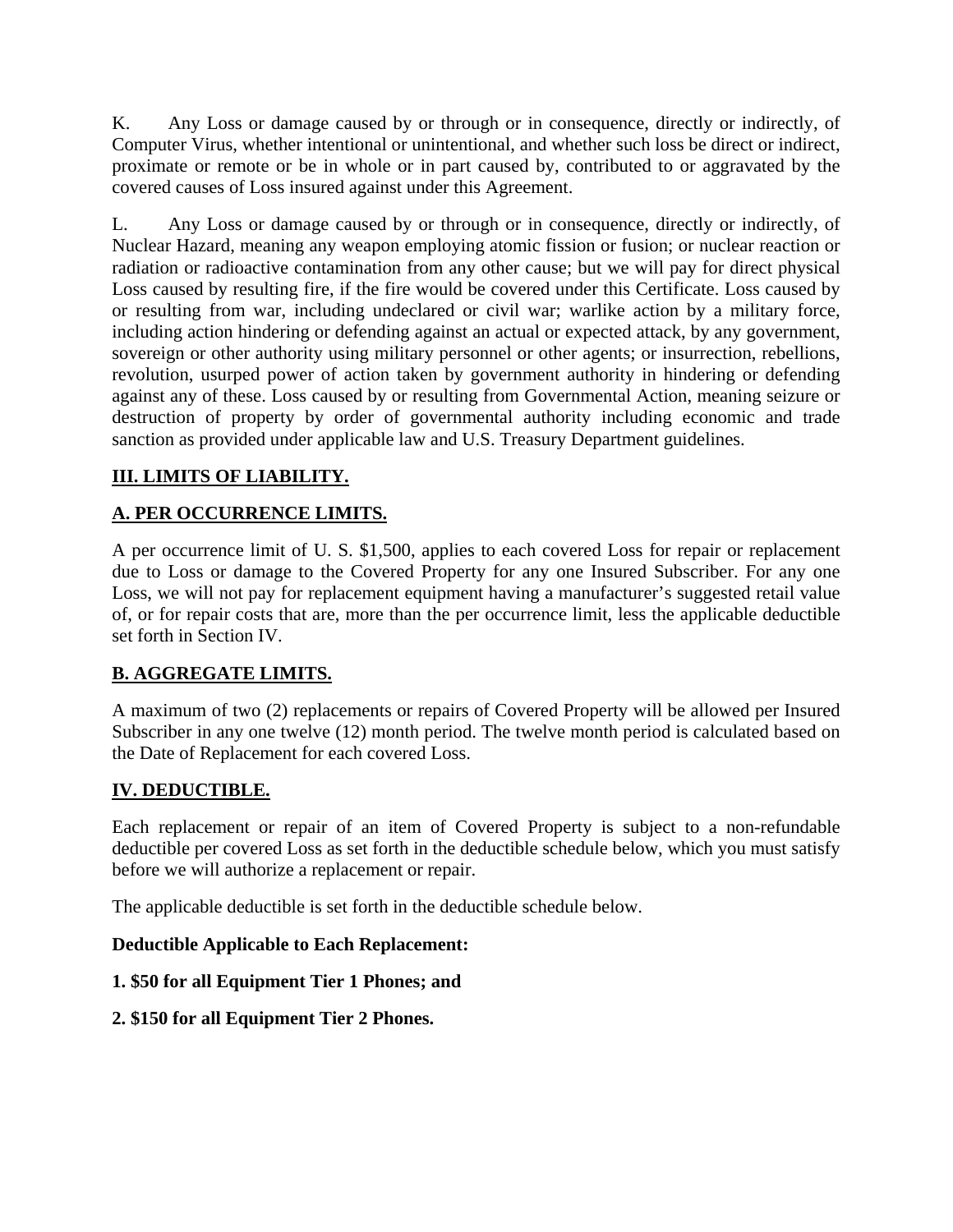| <b>Updated as of December 1, 2010</b>                                                                                                                                                           |                                                                                                                                             |
|-------------------------------------------------------------------------------------------------------------------------------------------------------------------------------------------------|---------------------------------------------------------------------------------------------------------------------------------------------|
| <b>Equipment Tier 1</b>                                                                                                                                                                         | <b>Equipment Tier 2</b>                                                                                                                     |
| \$50                                                                                                                                                                                            | \$150                                                                                                                                       |
| HTC Models(s): XV6800 - Mogul                                                                                                                                                                   | Blackberry Model(s): Bold 9650, Curve 8530, Curve 9330, Storm2<br>9550                                                                      |
| Kyocera Model(s): S2300, S4000, and M2000                                                                                                                                                       | Casio Model(s): G'zOne Brigade, G'zOne Ravine, G'zOne The<br><b>Rock</b>                                                                    |
| LG Model(s): AX260 Scoop (White, Black, Gray), AX300, ENV2<br>(Maroon), VX8350, VX8560, VX8650 (Chocolate3), VX9100,<br>VX10000 Yoyager                                                         | HP Netbook(s): HP Mini 110-1046 NR, HP Mini 210-1076 NR                                                                                     |
| Motorola Model(s): E815, Q (Silver), RAZR V3A, RAZR V3M,<br>RAZR Z6C, ROKR s9, SLVR L7C, V3A, V265, V276, V323i,<br>V710, V860 (Barrage), VE440 (Cadbury), VU204, W315, W385,<br>Z6C, ZN4 Krave | HTC Model(s): Droid Eris, Droid Incredibles, Imagio (Windows<br>Mobile), Ozone (Windows Mobile), XV6875 Touch Pro2                          |
| Novatel Model(s): USB727 Modem, USB760 Modem                                                                                                                                                    | LG Model(s): Ally (Android), Fathom, VX9200 ENV3 Blue,<br>VX11000 enV Touch, Vortex (Android)                                               |
| Pantech Model(s): UM175 USB Modem                                                                                                                                                               | Motorola Model(s): Citrus (Android), Devour (Android), Droid,<br>Droid X, Droid X Global, Droid Pro, Droid R2D2, Droid 2, Droid<br>2 Global |
| Samsung Model(s): SCH-R350 (Red or Purple), SCH-R430<br>Myshot, SCH-R460 Myshot II, SCH-R500, SCH-U490 Trance                                                                                   | Palm Model(s): Centro, Pixi Plus                                                                                                            |
| Sierra Model(s): Aircard 595 PC Card, Aircard 595U Modem                                                                                                                                        | Samsung Model(s): Continuum (Android), Fascinate (Android),<br>Network Extender, SCH-U640 Convoy, SCH-I800 Galaxy Tab                       |
| UTS Model(s): UM190 Modem                                                                                                                                                                       |                                                                                                                                             |
| Verizon Model(s): KPC680 Expresscard, MIFI2200 Mobile<br>Hotspot, PC5740 PC Card Modem                                                                                                          |                                                                                                                                             |

• The table includes a comprehensive list of devices provided by service provider. Some devices introduced under Tier 2 may be moved to Tier 1 during their lifecycle. Moreover, this table will be updated periodically to reflect new models as they are released. The tier of devices not listed under Tier 1 or Tier 2 of the aforementioned table are subject to the discretion of service provider.

**NOTE:** An additional non-returned equipment charge may apply (See Section VI.F) for causes other than loss or theft if you fail to return the Covered Property as directed at the time of Loss.

## **V. CONDITIONS IN THE EVENT OF LOSS.**

Subject to the terms and conditions set forth in this Agreement, we will make good any Loss covered under this Certificate.

A. In the event of a covered Loss, we will arrange for the replacement, or at our sole option, the repair, of the Covered Property through the Authorized Service Facility.

B. An Insured Subscriber will not be entitled to receive cash in lieu of actual replacement or repair of the Covered Property.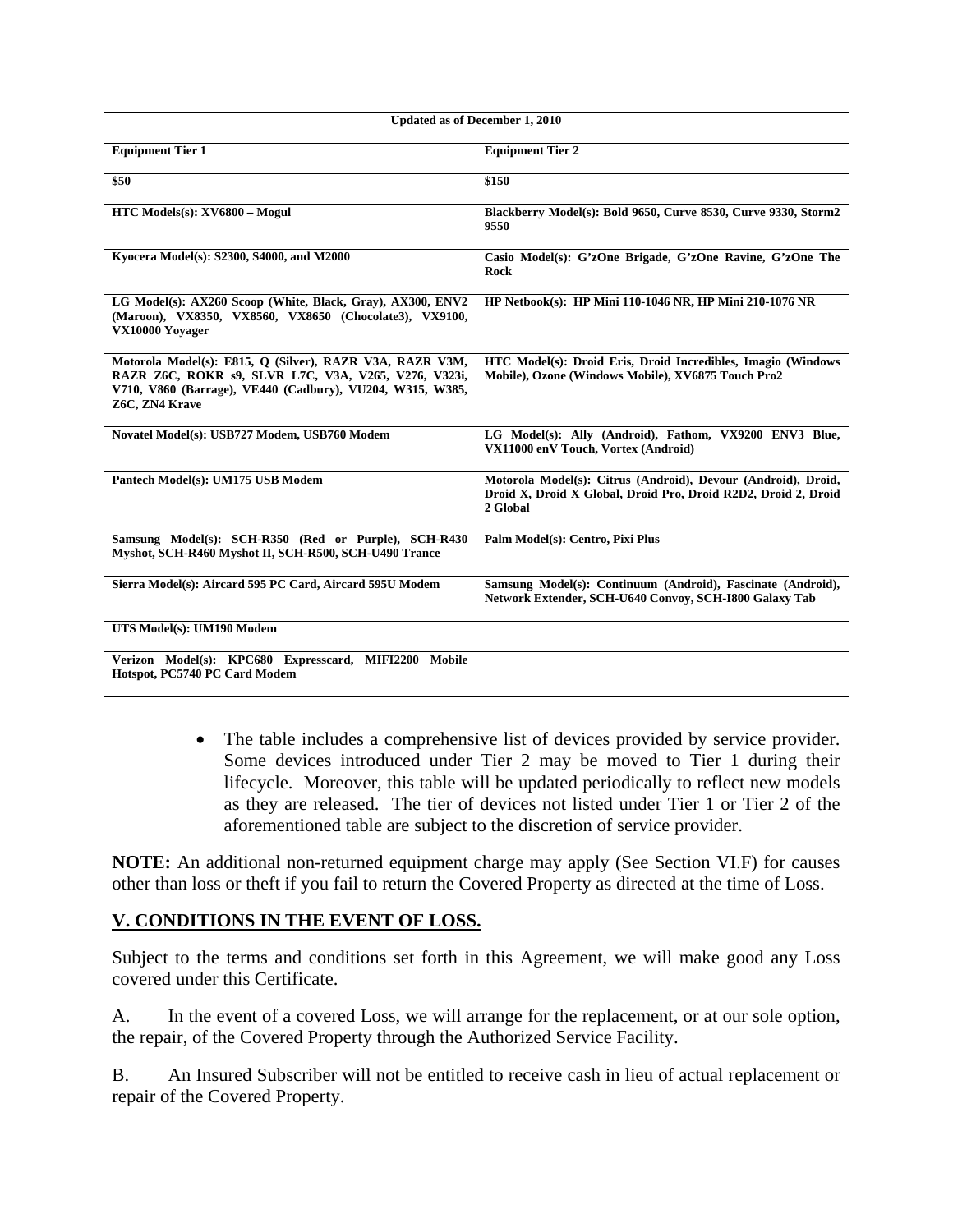C. Replacement equipment may, at our option, be refurbished equipment or different equipment of like kind and quality.

D. Replacement equipment will be approved equipment for use on the network of the Service Provider and in the same equipment category as the Covered Property at the time of Loss.

E. Equipment failure evaluation performed by ANI Mobility and/or our authorized representative and/or the manufacturer may be required prior to approval of your request for repair or replacement of the Covered Property.

# **VI. DUTIES IN THE EVENT OF A LOSS.**

A. In the event that your Covered Property is lost or stolen, you must notify your Service Provider as soon as possible to suspend service.

B. If a claim involves a violation of law or any loss of possession, you agree to promptly notify the law enforcement agency with jurisdiction and obtain confirmation of this notification.

C. You must report the Loss promptly to us not later than sixty (60) days from the date of Loss. If you do not report the Loss within sixty (60) days, you will have forfeited your claim. You must submit all claims through our authorized representative for our approval prior to repair or the delivery of replacement equipment. Any claims that are not submitted through our authorized representative for our approval will not be honored and fulfilled.

D. You will do what is reasonably necessary to minimize the Loss and to protect the Covered Property from any further Loss.

E. For Loss resulting from attempted theft, vandalism or lost equipment, you must provide us with a detailed proof of Loss statement, a police report case number, and/or a copy of the police report within sixty (60) days of the date the Loss is reported and prior to repair or receipt of replacement equipment.

F. If the cause of Loss is not loss or theft, you must keep the Covered Property until your claim is completed. We may require you to return the Covered Property to us at our expense. If we so direct, you must return the Covered Property to us in the return mailer we provide within ten (10) days or pay the non-returned equipment charge applicable to the model of Covered Property that suffered the Loss. YOU CAN AVOID THIS CHARGE BY SIMPLY RETURNING THE COVERED PROPERTY AS DIRECTED.

G. In the event of a covered Loss, you must permit us to inspect the property and records proving the Loss. You must cooperate in the investigation of such claim. If requested, you must permit us to question you under oath, at such times as may be reasonably required, about any matter relating to this wireless protection coverage or your claim, including your books and records. Your answers must be signed and may be recorded.

H. In the event of a covered Loss, you may be required to provide a copy of the original bill of sale. You may also be required to present, or provide a photocopy of, a government issued photo I.D.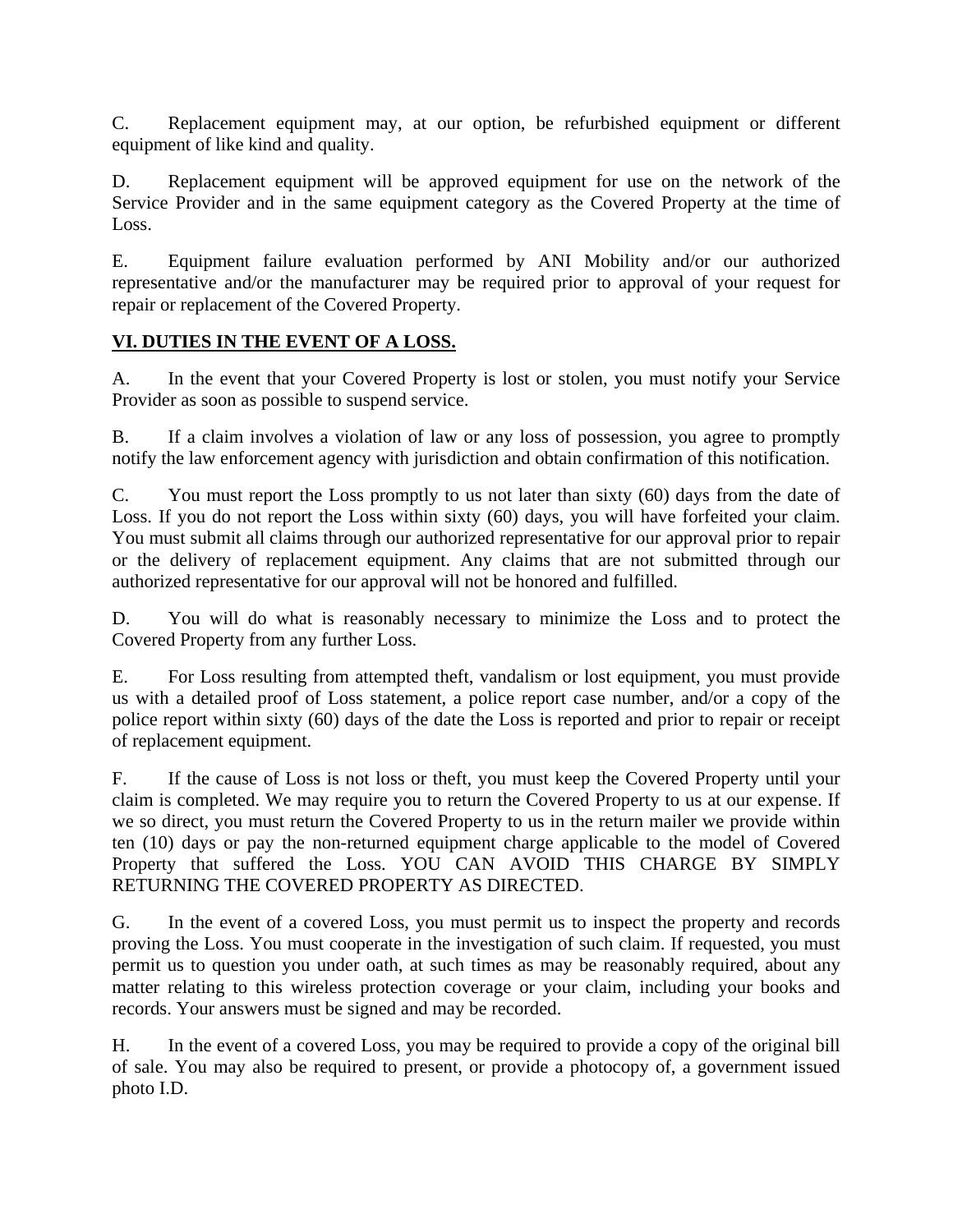I. You must provide us with all of the necessary information required to approve your claim for replacement or repair of the Covered Property within sixty (60) days of the date that you report your Loss to us. Your failure to take delivery of repaired or replacement equipment within sixty (60) days of our claim approval will result in forfeiture of the repaired or replacement equipment and your claim under this Agreement.

J. In the event of a covered Loss, you must satisfy the nonrefundable deductible applicable to the Loss.

# **VII. ELIGIBILITY AND CANCELLATION.**

## **A. Cancellation or Non-renewal Provisions.**

1. You may cancel coverage under this Agreement by mailing or delivering to us advance written notice stating when such cancellation is effective. You may send your written notice to our authorized representative as follows: ANI Mobility Wireless Customer Care Center, 250 Pilot Road, Suite 300, Las Vegas, NV 89119.

2. We may cancel or non-renew this Agreement by having a written notice of cancellation or non-renewal mailed or delivered to you, and by delivering notice electronically to the Named Insured Service Provider at least:

- a. Ten (10) days before the effective date if we cancel for nonpayment of premium; or
- b. Forty-five (45) days before the effective date of cancellation or non-renewal if we cancel or non-renew for any other reason; except where longer notice is required by applicable law, in which case the appropriate timely notice will be given.

**NOTE:** Continued eligibility for this wireless protection coverage ceases and coverage will automatically terminate upon our second (2nd) replacement or repair of Covered Property during any one twelve (12) month period beginning with the Date of Replacement for the first replacement or repair. We will forward a notice of ineligibility to you, by mail, email or fax at the time of the second (2nd) replacement or repair. You will remain ineligible for a period of twelve (12) months commencing on the Date of Replacement for the second (2nd) replacement or repair. (See Section III.B).

3. Notice will be mailed or delivered to you at the last address known to us or as otherwise authorized by you.

4. Notice of cancellation or non-renewal will state the effective date of cancellation or nonrenewal and all wireless protection coverage under this Agreement will end on that date.

5. If coverage under this Agreement is cancelled, you will be refunded any unearned premium due in accordance with applicable law.

6. If cancellation or non-renewal notice is mailed, proof of mailing will be sufficient proof of notice.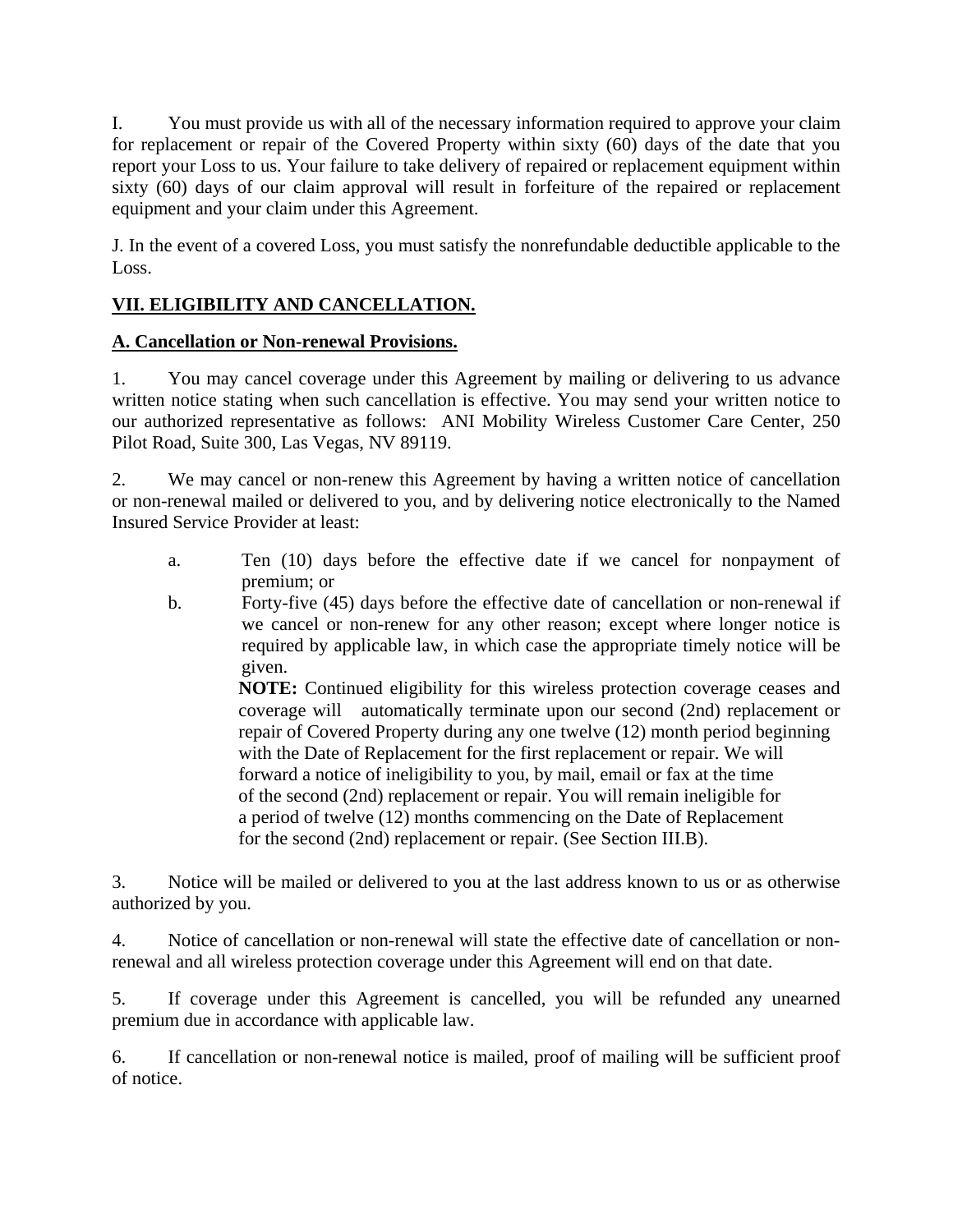## **B. To be and remain eligible for coverage:**

1. You must have activated communications service with ANI Mobility directly and be a valid, active and current subscriber of ANI Mobility to be covered under this Agreement. Covered Property must be actively registered on ANI Mobility's network on the date of loss and have logged airtime prior to the date of loss.

2. The Covered Property must be designated by us and eligible for coverage under this Agreement. Eligibility may be limited to new equipment that has not been previously activated for service.

3. You must not have engaged in fraud or abuse with respect to this or a similar communications equipment protection program.

4. You must not have exhausted the benefits available under this Agreement by exceeding the aggregate limit. (See Section III.B).

5. You must not be in breach of any material term of this Agreement, including, but not limited to: Failure to return damaged Covered Property when requested in conjunction with a covered Loss; or, failure to satisfy the required deductible on a covered Loss.

6. Your account with your mobile carrier must be in good standing, current, and not have any delinquent balances.

## **C. Responsibility of Premiums.**

You are responsible for the payment of all premiums, per the terms of this Agreement, as listed on your account from your Service Provider.

**D. Eligibility for Coverage.** The wireless protection coverage provided under this Agreement is provided on a month to month term basis unless: you cease to be a valid, active and current subscriber; or you or your Covered Property cease to be eligible for coverage.

# **VIII. ADDITIONAL CONDITIONS.**

A. All claims for covered Loss under this Agreement will be made good within thirty (30) days after presentation and acceptance of satisfactory proof of interest and Loss to our authorized representative and satisfaction by you of your Duties in the Event of a Loss. We will ship approved replacement equipment or repaired equipment directly to you within the United States; however, we may require you to pick up your replacement or repaired equipment at an Authorized Service Facility.

B. If we and you disagree on the value of the Covered Property or the amount or satisfaction of Loss, either may elect arbitration pursuant to Section VIII.G. below.

C. Any recovery or salvage on a Loss will accrue entirely to our benefit until the expense incurred by us has been made up. Upon our request, you will return to us any damaged equipment. All Covered Property which we replace is the property of ANI Mobility and may be disabled, destroyed or reused. We will not provide replacement equipment if you are in breach of the terms of this Agreement due to: failure to return damaged Covered Property when requested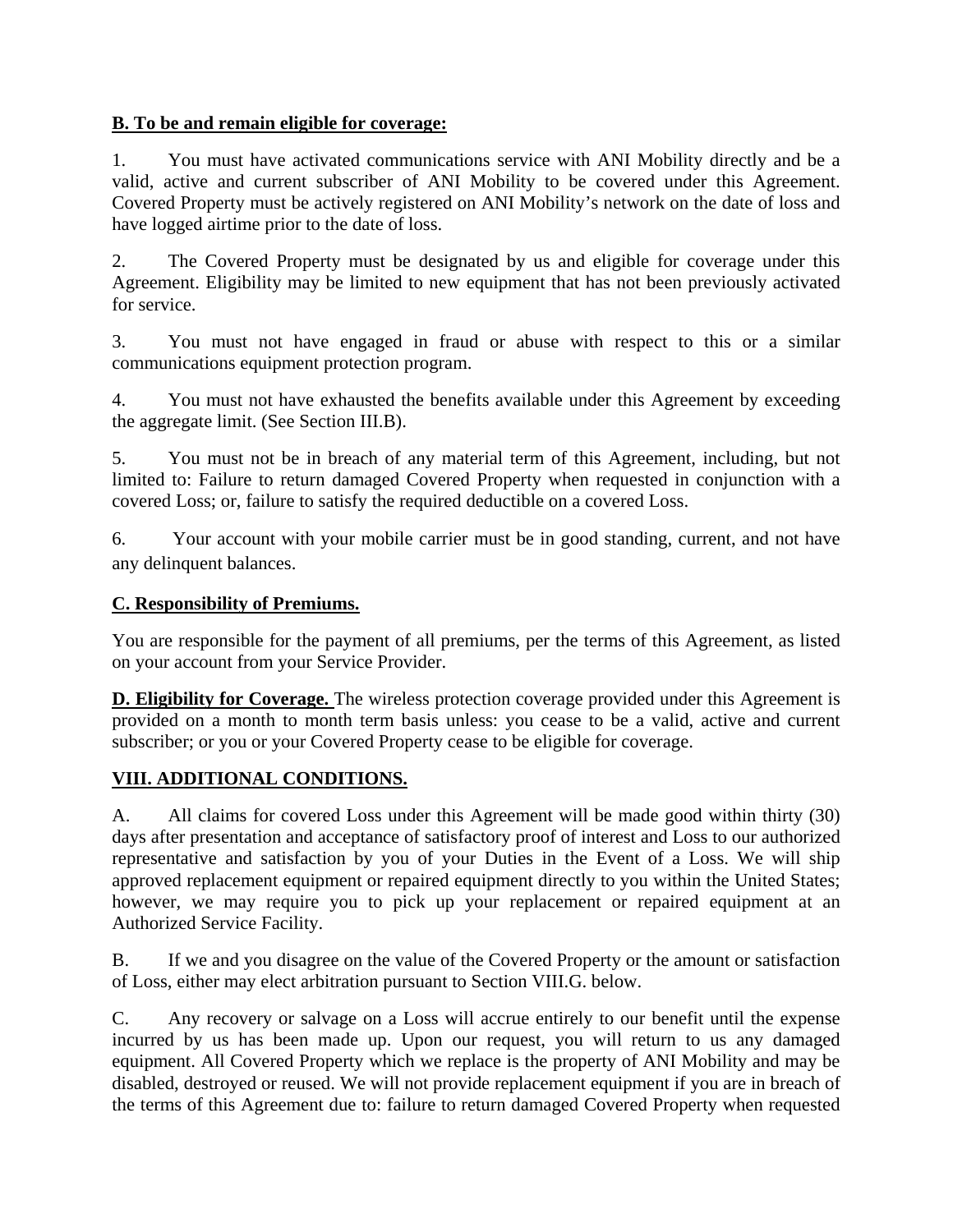in conjunction with a prior covered Loss; or, due to your failure to satisfy the non-returned equipment charge or deductible on a covered Loss.

D. No person or organization, other than you, having custody of Covered Property, will benefit from this wireless protection coverage program.

E. If any Insured Subscriber to or for whom we honor a claim under this Agreement has rights to recover damages from another, those rights are transferred to us. That Insured Subscriber must do everything necessary to secure our rights and must do nothing after a Loss to impair them; but you may waive your rights against another party in writing:

- 1. Prior to a covered Loss.
- 2. After a covered Loss, only if, at time of Loss, that party is one of the following:
	- a. someone covered under this Agreement;
	- b. a business firm;
		- i. owned or controlled by the Insured Subscriber; or
		- ii. that owns or controls the Insured Subscriber; or
		- iii. the Insured Subscriber's tenant.

This will not restrict the Insured Subscriber's coverage.

F. Promotional Offers – Upon notice, you may be automatically enrolled under certain promotional offerings, whereby you must opt out in order to stop receiving these offerings after the termination of the respective promotional offering period. 

#### **G. Concealment, Misrepresentation or Fraud**

This coverage is void in any case of fraud, intentional concealment or misrepresentation of a material fact, at any time, concerning:

- 1. This coverage;
- 2. The Covered Property;
- 3. Your interest in the Covered Property; or
- 4. A claim under this Agreement.

## **H. Arbitration**

The coverage provided to you by this Agreement is in connection with and related to services provided to you by ANI Mobility. In order to facilitate prompt resolution of any disputes which may arise, any and all claims, disputes or controversies of any nature whatsoever, regardless of when the circumstances surrounding the dispute or controversy occurred, and regardless of whether in contract, tort, or otherwise (including statutory, common law, fraud, fraudulent inducement, other intentional tort, property and equitable claims) arising out of, relating to, or in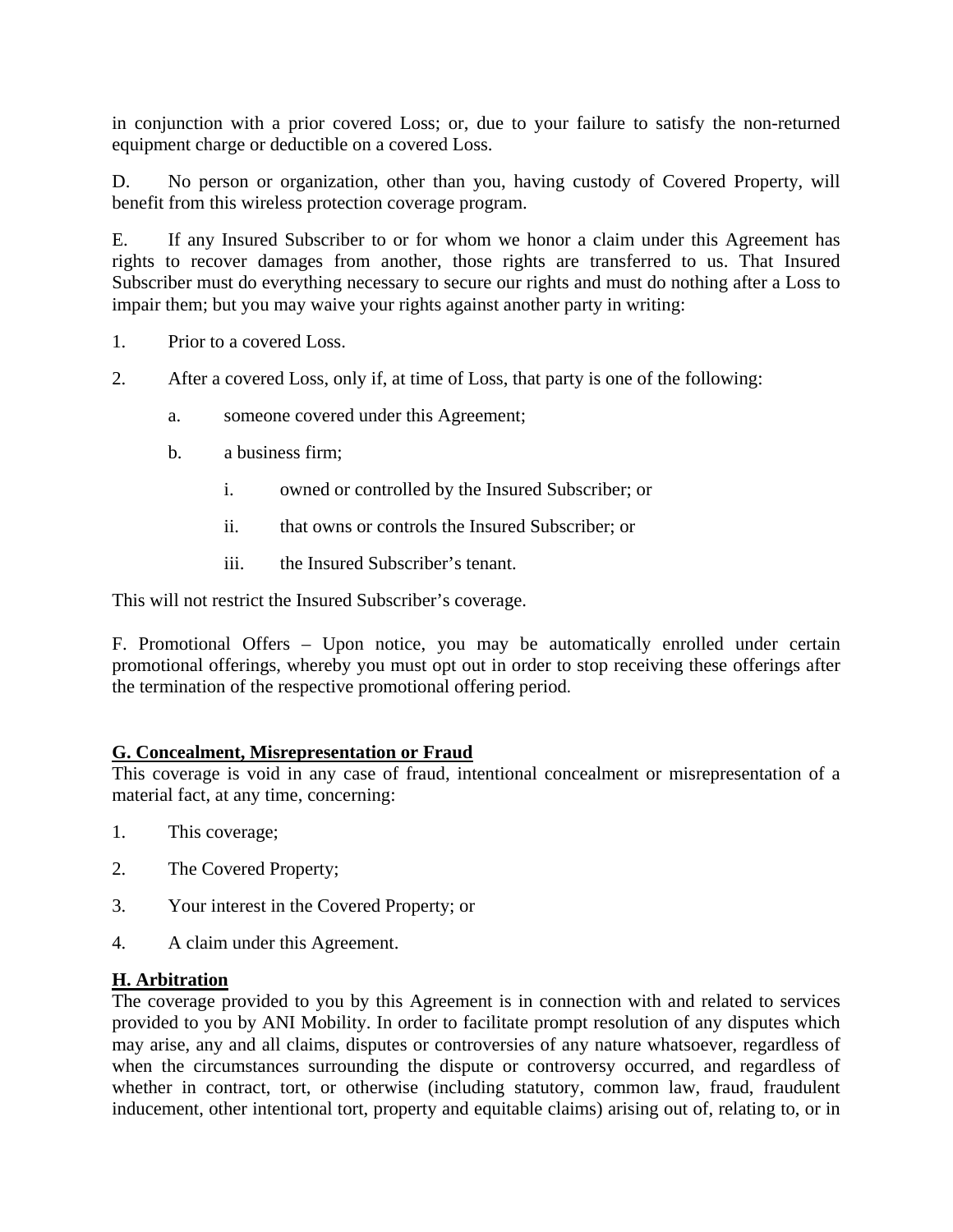connection or conjunction with: (1) the Agreement, or the policy under which it is issued; (2) any activities, transactions, services or interactions of any kind involving you and us, or between you and any of our employees, agents, representatives or associated businesses in any way involving any activities, transactions, services or interactions involving or related in any way to the Agreement; or (3) the validity, scope or enforceability of this arbitration provision or the Agreement (the "Claim") shall be resolved, on an individual basis, by final and binding arbitration. All arbitration shall be administered by the American Arbitration Association (the "AAA") in accordance with its Wireless Industry Rules and Procedures (the "Arbitration Rules") in effect at the time the Claim is filed. The Arbitration Rules, as well as forms and information on arbitration in general may be obtained by calling our authorized representative, at 1-866-624- 3948, or by visiting AAA's Web site at www.adr.org. Any arbitration which you attend will take place at a location within the federal judicial district that includes your billing address at the time the Claim is filed. The Arbitration Rules provide that for claims under \$10,000, we will advance the administrative fee payable to AAA and your portion of the arbitrator's fees may be waived in the case of economic hardship. The arbitrator shall apply relevant, substantive law and applicable statutes of limitation and shall provide written reasoned findings of fact and conclusions of law. This arbitration agreement is made pursuant to a transaction involving interstate commerce and shall be governed by the Federal Arbitration Act, 9 U.S.C. Sections 1, et seq. If any portion of this arbitration provision is deemed invalid or unenforceable; it shall not invalidate the remaining portions of the arbitration provision. The arbitrator's decision and award will be final and binding, and judgment on the award rendered by the arbitrator may be entered in any court with jurisdiction over this matter.

YOU AND WE UNDERSTAND AND AGREE THAT BECAUSE OF THIS ARBITRATION CLAUSE NEITHER YOU NOR WE WILL HAVE THE RIGHT TO GO TO COURT EXCEPT AS PROVIDED BELOW OR TO HAVE A JURY TRIAL. IN ACCORDANCE WITH THE ARBITRATION RULES, HOWEVER, YOU MAY, AT YOUR ELECTION, PURSUE AN ACTION AVAILABLE IN SMALL CLAIMS COURT IN LIEU OF ARBITRATING THE DISPUTE.

If you are a resident of Arkansas, Kentucky, Louisiana, Massachusetts, Mississippi, Montana, South Carolina, or Virginia; or if the above arbitration provisions are determined to be invalid or unenforceable with respect to you, the following applies: any award rendered in accordance with the arbitration provisions herein shall constitute a non-binding award on you, provided that within forty-five (45) days of the arbitrator's award you file a legal proceeding in the appropriate federal, state or local court, based on the same issue and facts as raised by you in the arbitration proceeding. Under no circumstances shall an issue be raised in a federal, state or local court until such time as both you and we first address our disagreement in an arbitration proceeding and obtain an arbitration award pursuant to the arbitration provision set forth above.

I. No one may bring legal action, including arbitration, against us under this Agreement unless:

1. there has been full compliance with all terms of this Agreement; and

2. the action is brought within two (2) years or any longer period as stated in the policy or any endorsement thereto after you first have knowledge of the Loss or other events that are the basis of the action.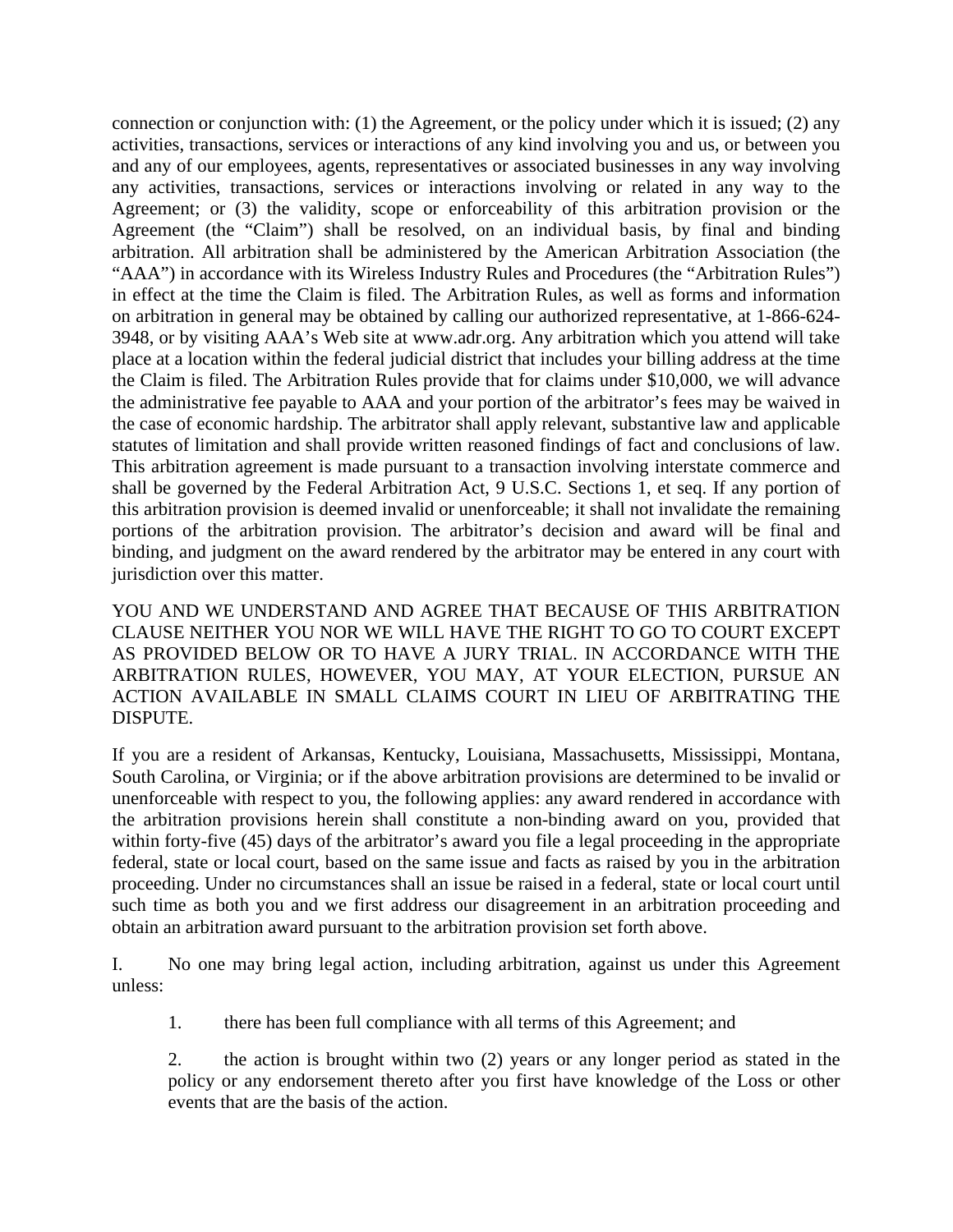J. The coverage territory is worldwide but the cost of replacement or repair will be valued in U.S. currency at the time of replacement or repair.

K. You may not assign your rights under this Agreement without our written consent.

L. If you have a Loss to Covered Property that is part of a pair or set, we will only cover for a reasonable and fair proportion of the total value of the pair or set. We will not cover based on a Loss to the entire pair or set.

M. We may make available to you other limited benefits or services related to your Covered Property where available. These may include: Property location or recovery services; data management or recovery services; equipment service and maintenance; reduced cost upgrade or purchase benefits or other services provided through ANI Mobility or other authorized service facilities.

N. We agree that any terms of this Agreement not in conformity with applicable law are conformed to comply with such law. If any portion of this Agreement is deemed invalid or unenforceable, it shall not invalidate the remaining portion of this Agreement.

O. This Agreement contains all the agreements between you and us concerning the wireless protection coverage afforded.

P. We retain the right to revise this Agreement at any time and adjust the coverage terms including the premium and the deductible. In the event of any material change in the coverage terms premium or the deductible, you will be provided advance written notice of such changes. You may cancel coverage at any time without penalty, but if you continue to pay premiums after a change in premiums, coverage terms or the deductible, you will be bound by those changes.

# **IX. DEFINITIONS.**

A. "Authorized Service Facility" means: The location or locations that serve as a replacement or repair facility for the program and supply replacements for or undertake repairs of Covered Property. Selection of the Authorized Service Facility will be at the sole discretion of us or our authorized representative.

B. "Computer Virus" means: Any unauthorized intrusive codes or programming that are entered by any means into covered data processing equipment, media, software, programs, systems or records and interrupt the operations of Covered Property.

C. "Wireless Protection Coverage Agreement", or "Agreement", means: This Wireless Protection Coverage Agreement between ANI Mobility and insured subscriber.

D. "Covered Accessories" as used in this Agreement means: if part of the covered "Loss"; one standard battery, one standard charger, one Sim Card (if applicable) and may include one of the following at your option (if part of the covered loss): one carrying case, one automobile cigarette lighter adapter, or one standard wired earbud (not wireless or other specialty earpieces such as Bluetooth). Covered Accessories do not include memory cards or any other accessories not specifically listed as covered.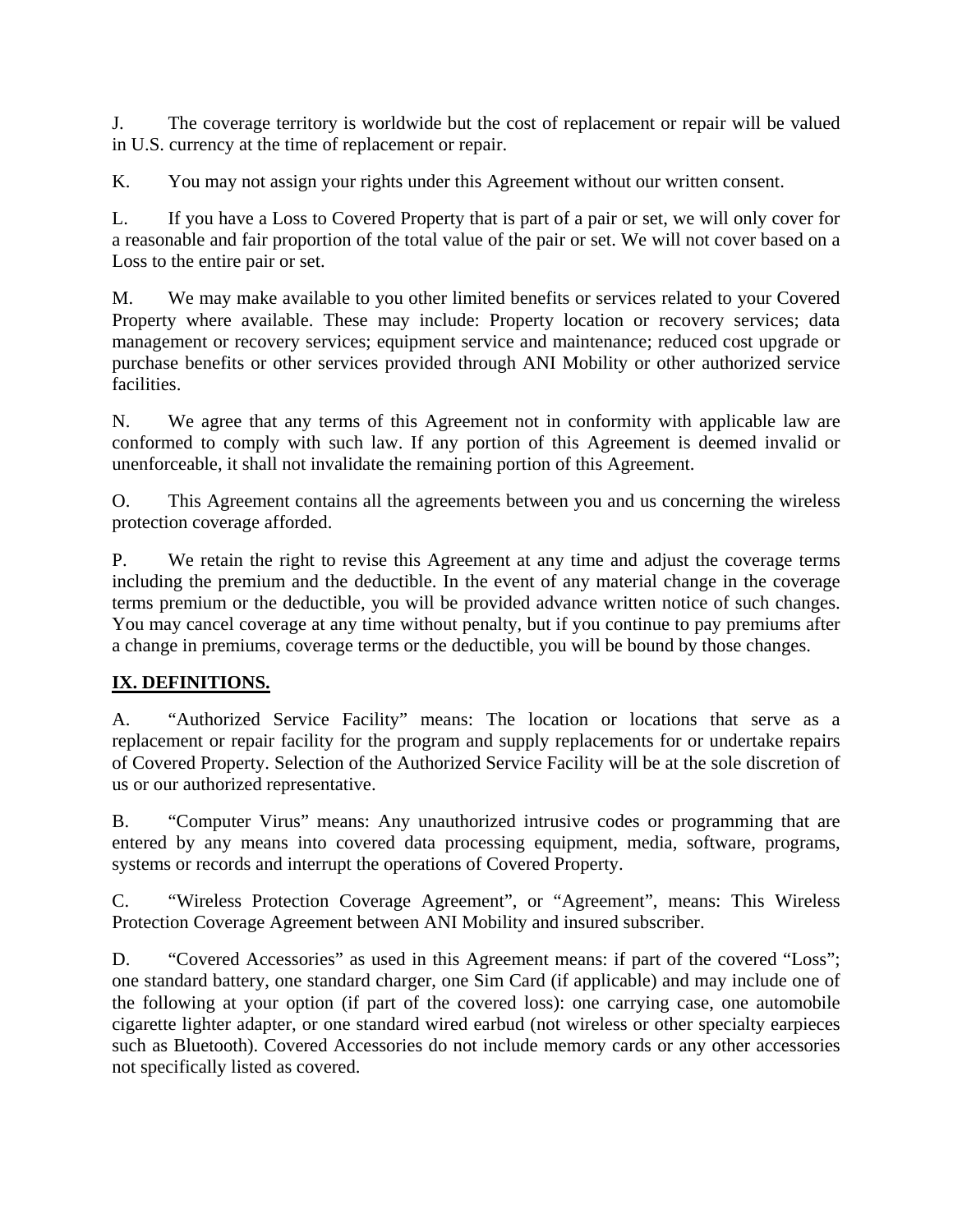E. "Covered Property" as used in this Certificate means: one wireless telephone owned by you and actively registered on ANI Mobility's network and for which airtime has been logged. Eligibility for enrollment after Initial Activation may be subject to limitation. Covered property is limited to one telephone and applicable Covered Accessories per replacement. The International Manufacturer's Equipment Identification (IMEI) or Electronic Serial Number (ESN) of the wireless telephone associated with your account in the records of the Service Provider at the time your coverage initially becomes effective and for which air time has been logged indicates the wireless telephone to be considered Covered Property unless you have logged airtime on a different wireless telephone in which case the Covered Property is the wireless telephone 1) for which airtime usage has been logged for at least seven days prior to the time of Loss; or 2) for which you have provided a Proof of Purchase to ANI Mobility.

F. "Date of Loss" is the date on which a Loss to the Covered Property occurs.

G. "Date of Replacement" is the date on which replacement or repaired equipment is shipped to you, or the date on which you pick up the replacement or repaired equipment at an Authorized Service Facility, as a result of a covered Loss.

H. "Initial Activation" means: the time of initial activation by ANI Mobility for the Covered Property.

I. "Insured Subscriber" or "Insured Subscribers" means: The customers of ANI Mobility who have been enrolled and accepted for coverage under this Agreement; and for whom we or our authorized representative have on file a complete description of the Covered Property; and who have before the Date of Loss in question, paid all premiums payable with respect to the Covered Property.

J. "Loss" and "Losses" means: Accidental loss, theft, or physical damage, including Mechanical or Electrical Failure occurring outside the term of the manufacturer's warranty.

K. "Mechanical or Electrical Failure" means: Failure of "Covered Property" to operate due to a faulty part or workmanship when operated according to the manufacturer's instructions.

L. "Non-Covered Accessories" as used in this Agreement means: All accessories not included in the definition of Covered Accessories.

M. "Pollutants" means: Any solid, liquid, gaseous, or thermal irritant or contaminant including smoke, vapor, soot, fumes, acid, alkalis, chemicals, artificially produced electric fields, magnetic field, electromagnetic field, sound waves, microwaves, and all artificially produced ionizing or non- ionizing radiation and waste. Waste includes materials to be recycled, reconditioned or reclaimed.

N. "Service Provider" means: ANI Mobility Wireless (whereby the wireless services, products and coverage are provided by Exit Mobile).

# **X. STATE CHANGES.**

Terms and conditions vary for this Agreement based upon where the Insured Subscribers reside, as set forth in the following select jurisdictions: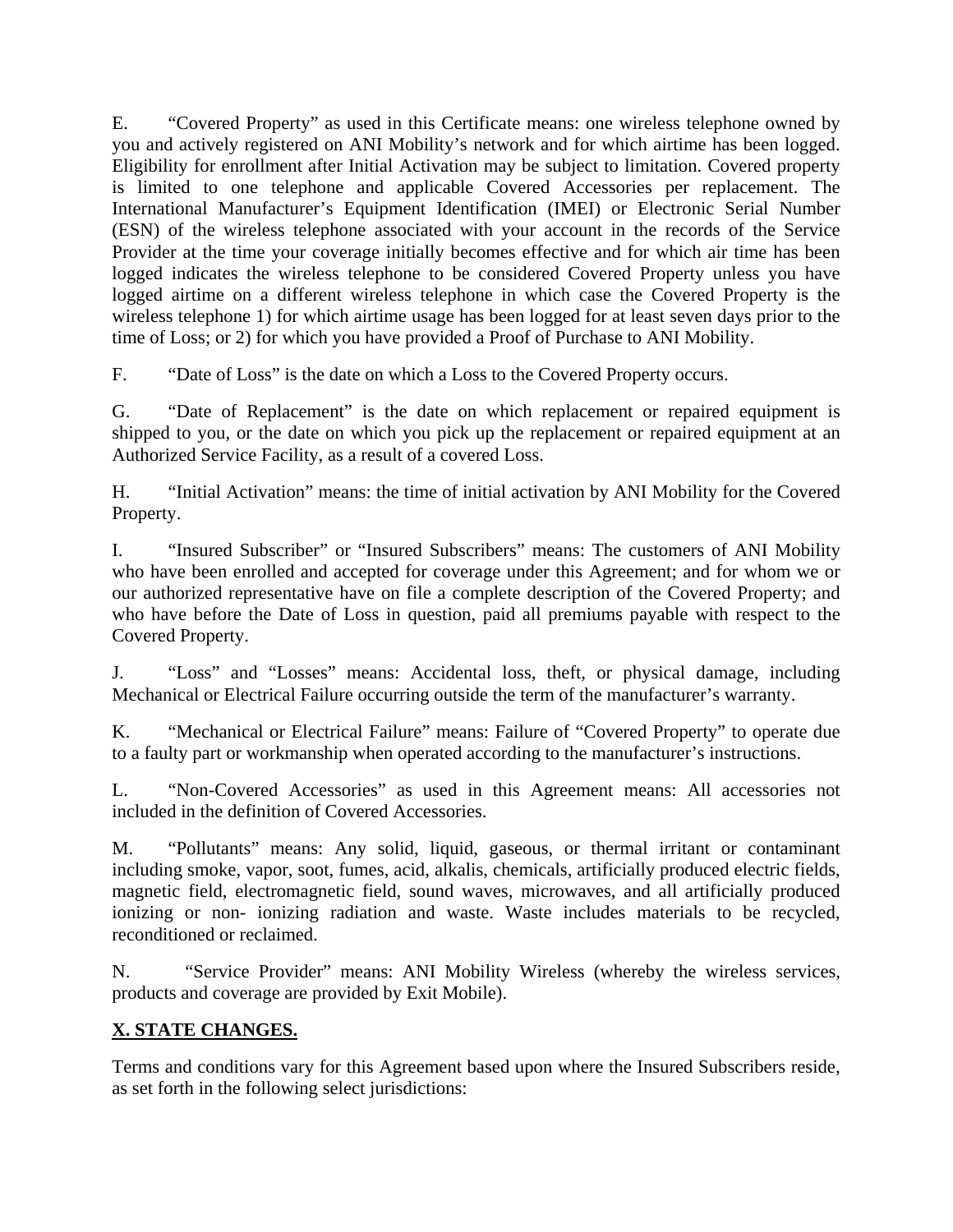Alabama: Section VIII.G. Arbitration does not apply.

Alaska: A loss may be caused by a chain of causes. If a Covered Cause of Loss is the dominant cause of such a loss, we will not deny coverage on the basis that a secondary cause in that chain is not a Covered Cause of Loss.

Illinois: You shall have fifteen (15) days after enrollment to determine if you wish to reject coverage provided that no claim is made during the fifteen (15) day period. Making any claim during this period of time constitutes acceptance of the coverage by you. If you notify us at the address provided below that you wish to reject coverage within this period and no claim has been made, we will rescind coverage and refund 100% of the premium paid for the term of coverage.

Iowa: Section VIII.G. Arbitration does not apply.

Kansas: Section VIII.G. Arbitration does not apply.

Missouri: Section VIII.G. Arbitration does not apply.

Nebraska: Section VIII.G. Arbitration does not apply.

New York: Section VIII.G. Arbitration does not apply.

Nevada: The following is added to Section VIII.O.: Except as otherwise provided by law, we will provide you such notice at least sixty (60) days prior to such changes. Such changes will only be made on any six month anniversary date of the Policy.

Oklahoma: Section VIII.G. Arbitration is amended to include the following additional language. If an arbitration decision is not issued within three months of the demand for arbitration, the Insured Subscriber, provided they are not the cause of the delay, may elect to proceed in court.

Oregon: NOTE "B" below does not apply.

South Dakota: Section VIII.G. Arbitration does not apply.

United States Virgin Islands: In Section VII.A.2.a., "Ten (10) days" is amended to "Fifteen (15) days." The following replaces Section VII.A.6: Any such notice will be provided by certified mail. Section VIII.G. Arbitration does not apply.

Washington: We will not pay for Loss caused directly or indirectly by any of the above excluded causes of Loss, and such Loss is excluded regardless of any other cause or event that contributes concurrently to the Loss if the excluded event initiates the sequence of events that result in a Loss.

Any notice of cancellation will include the actual reason for cancellation and any notice of nonrenewal will be provided to the Insured Subscribers impacted by any such non-renewal at least forty-five (45) days before the expiration of the Policy.

West Virginia: The phrase "thirty (30) days" in Section VIII.A. above is deleted and replaced with the phrase "fifteen (15) days". Section VIII.G. Arbitration is deleted in its entirety.